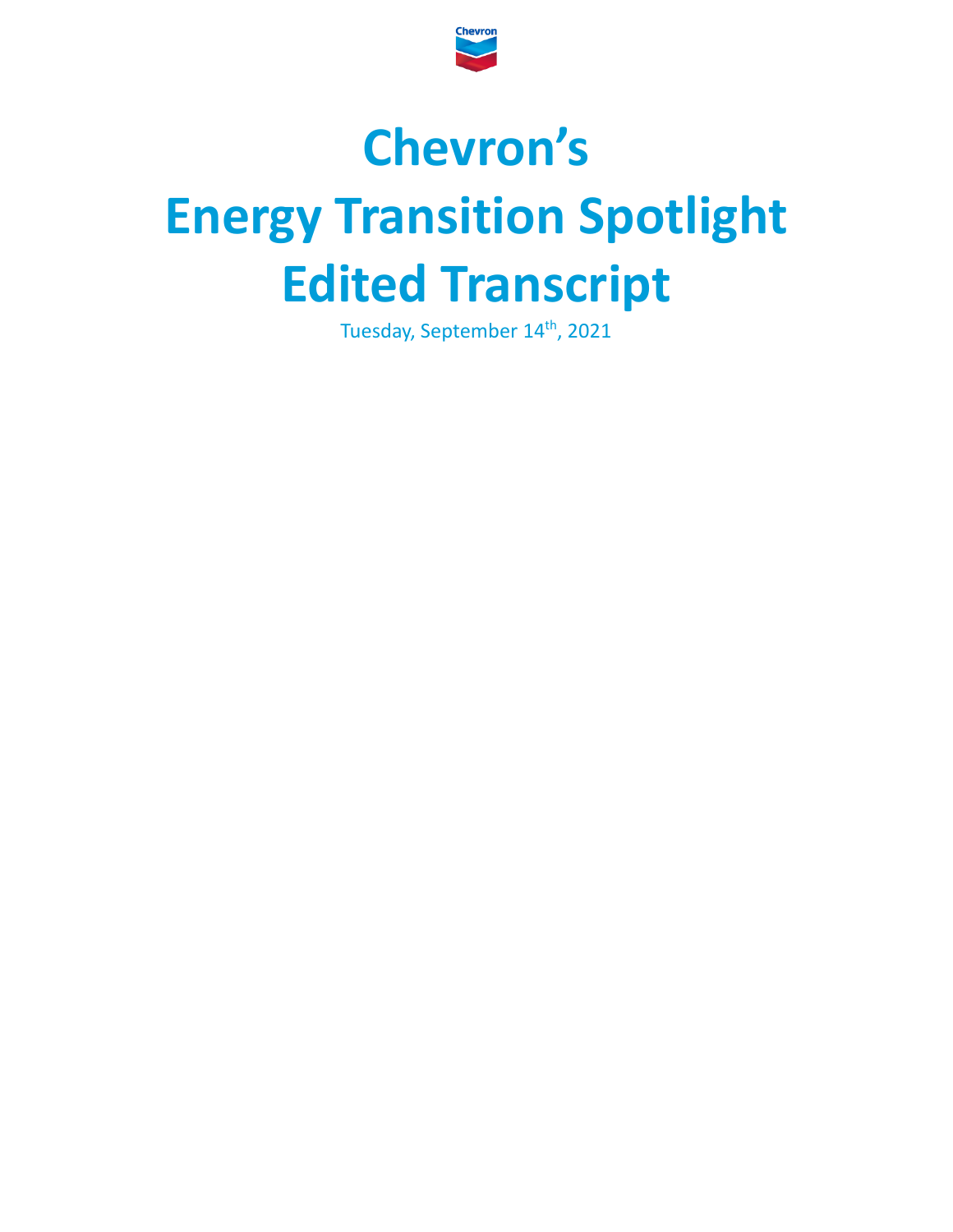

## **CAUTIONARY STATEMENTS RELEVANT TO FORWARD-LOOKING INFORMATION FOR THE PURPOSE OF "SAFE HARBOR" PROVISIONS OF THE PRIVATE SECURITIES LITIGATION REFORM ACT OF 1995**

**This presentation contains forward-looking statements relating to Chevron's energy transition plans and operations that are based on management's current expectations, estimates and projections about the petroleum, chemicals and other energy-related industries. Words or phrases such as "anticipates," "expects," "intends," "plans," "targets," "advances," "commits," "drives," "aims," "forecasts," "projects," "believes," "approaches," "seeks," "schedules," "estimates," "positions," "pursues," "may," "can," "could," "should," "will," "budgets," "outlook," "trends," "guidance," "focus," "on track," "goals," "objectives," "strategies," "opportunities," "poised," "potential," "ambitions" and similar expressions are intended to identify such forward-looking statements. These statements are not guarantees of future performance and are subject to certain risks, uncertainties and other factors, many of which are beyond the company's control and are difficult to predict. Therefore, actual outcomes and results may differ materially from what is expressed or forecasted in such forward-looking statements. The reader should not place undue reliance on these forward-looking statements, which speak only as of the date of this presentation. Unless legally required, Chevron undertakes no obligation to update publicly any forwardlooking statements, whether as a result of new information, future events or otherwise.** 

**Among the important factors that could cause actual results to differ materially from those in the forward-looking statements are: changing crude oil and natural gas prices and demand for our products, and production curtailments due to market conditions; crude oil production quotas or other actions that might be imposed by the Organization of Petroleum Exporting Countries and other producing countries; technological advancements; changes to government policies in the countries in which the company operates; development of large carbon capture and offsets markets; public health crises, such as pandemics (including coronavirus (COVID-19)) and epidemics, and any related government policies and actions; changing economic, regulatory and political environments in the various countries in which the company operates; general domestic and international economic and political conditions; changing refining, marketing and chemicals margins; the company's ability to realize anticipated cost savings, expenditure reductions and efficiencies associated with enterprise transformation initiatives; actions of competitors or regulators; timing of exploration expenses; timing of crude oil liftings; the competitiveness of alternate-energy sources or product substitutes; the results of operations and financial condition of the company's suppliers, vendors, partners and equity affiliates, particularly during extended periods of low prices for crude oil and natural gas during the COVID-19 pandemic; the inability or failure of the company's joint-venture partners to fund their share of operations and development activities; the potential failure to achieve expected net production from existing and future crude oil and natural gas development projects; potential delays in the development, construction or start-up of planned projects; the potential disruption or interruption of the company's operations due to war, accidents, political events, civil unrest, severe weather, cyber threats, terrorist acts, or other natural or human causes beyond the company's control; the potential liability for remedial actions or assessments under existing or future environmental regulations and litigation; significant operational, investment or product changes undertaken or required by existing or future environmental statutes and regulations, including international agreements and national or regional legislation and regulatory measures to limit or reduce greenhouse gas emissions; the potential liability resulting from pending or future litigation; the company's ability to achieve the anticipated benefits from the acquisition of Noble Energy, Inc.; the company's future acquisitions or dispositions of assets or shares or the delay or failure of such transactions to close based on required closing conditions; the potential for gains and losses from asset dispositions or impairments; government mandated sales, divestitures, recapitalizations, taxes and tax audits, tariffs, sanctions, changes in fiscal terms or restrictions on scope of company operations; foreign currency movements compared with the U.S. dollar; material reductions in corporate liquidity and access to debt markets; the receipt of required Board authorizations to pay future dividends; the effects of changed accounting rules under generally accepted accounting principles promulgated by rule-setting bodies; the company's ability to identify and mitigate the risks and hazards inherent in operating in the global energy industry; and the factors set forth under the heading "Risk Factors" on pages 18 through 23 of the company's 2020 Annual Report on Form 10-K and in subsequent filings with the U.S. Securities and Exchange Commission. Other unpredictable or unknown factors not discussed in this presentation could also have material adverse effects on forward-looking statements.** 

**As used in this presentation, the term "Chevron" and such terms as "the company," "the corporation," "our," "we," "us" and "its" may refer to Chevron Corporation, one or more of its consolidated subsidiaries, or to all of them taken as a whole. All of these terms are used for convenience only and are not intended as a precise description of any of the separate companies, each of which manages its own affairs.**

**Terms such as "resources" may be used in this presentation to describe certain aspects of Chevron's portfolio and oil and gas properties beyond the proved reserves. For definitions of, and further information regarding, this and other terms, see the "Glossary of Energy and Financial Terms" on pages 54 through 55 of Chevron's 2020 Supplement to the Annual Report available at chevron.com.** 

**This presentation is meant to be read in conjunction with the Energy Transition Spotlight Transcript posted on chevron.com under the headings "Investors," "Events & Presentations."**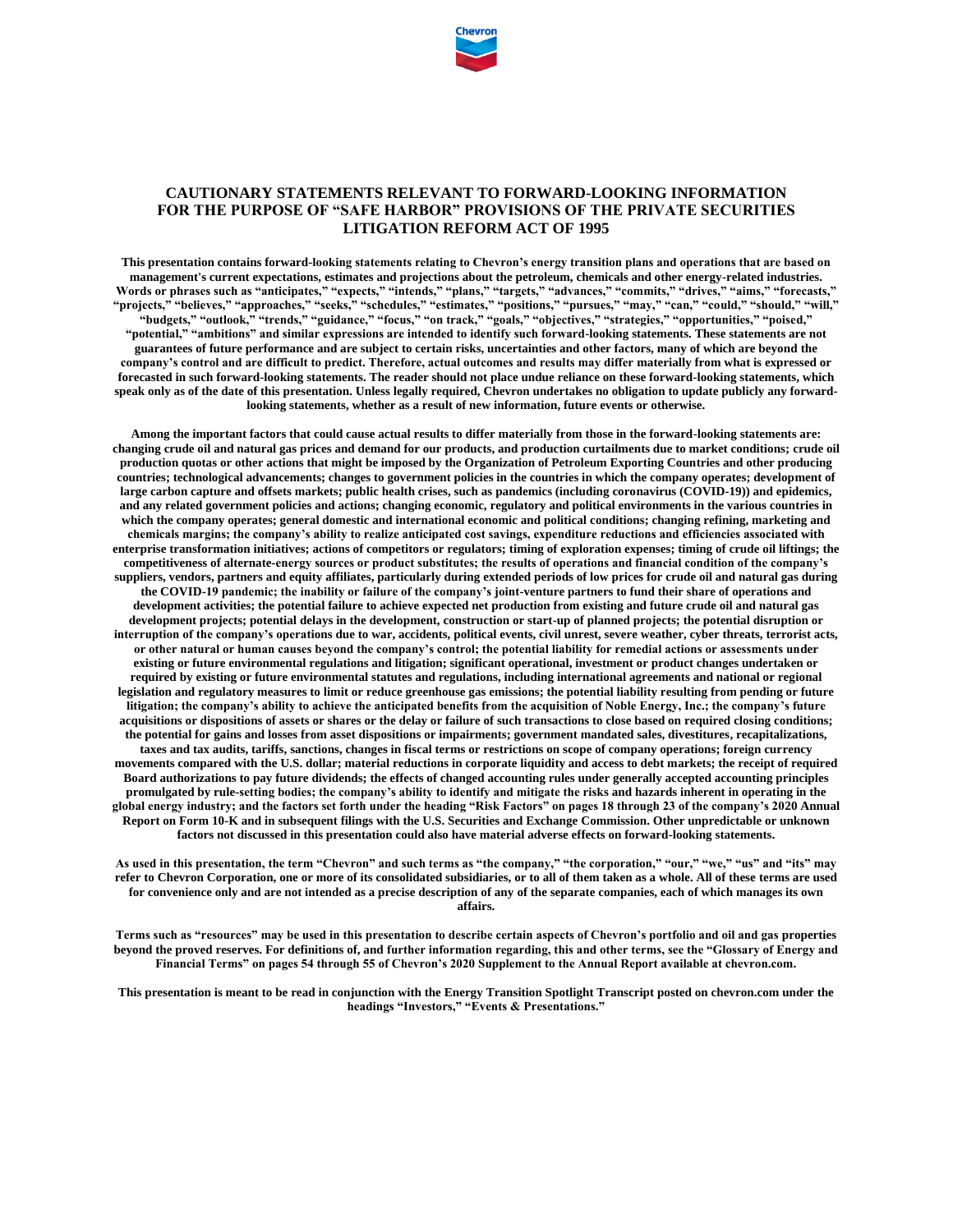

## **Chevron**

## **September 14, 2021 10:00 AM EDT**

*This transcript has been edited by Chevron Corporation. It is generally consistent with the original conference call transcript. For a replay of the Investor Conference Call, please listen to the webcast presentation posted on chevron.com under the headings "Investors," "Events & Presentations."*

| Roderick Green: | Good morning                                                                                                                                                                                                                                                                                                                                                                                                                       |
|-----------------|------------------------------------------------------------------------------------------------------------------------------------------------------------------------------------------------------------------------------------------------------------------------------------------------------------------------------------------------------------------------------------------------------------------------------------|
| (Slide 1)       | I'm Roderick Green, General Manager of Investor Relations for Chevron.<br>We're very excited to spotlight Chevron's Energy Transition actions and we greatly<br>appreciate your taking the time to be with us today.                                                                                                                                                                                                               |
| (Slide 2)       | Today's presentation will contain four parts.                                                                                                                                                                                                                                                                                                                                                                                      |
|                 | We'll begin with Chairman and CEO, Mike Wirth, restating our goal of "higher returns,<br>lower carbon" and how we plan to advance a lower carbon future and deliver ever-<br>cleaner energy.                                                                                                                                                                                                                                       |
|                 | Bruce Niemeyer, Vice President of Strategy & Sustainability, will then cover our actions<br>to lower the carbon intensity of our operations. Next Mark Nelson, Executive Vice<br>President of Downstream & Chemicals, and Jeff Gustavson, President of Chevron New<br>Energies, will discuss our plans to grow lower carbon businesses in renewable fuels,<br>hydrogen and carbon capture and offsets.                             |
|                 | Mike will close and then we'll take questions from sell side analysts.                                                                                                                                                                                                                                                                                                                                                             |
| (Slide 3)       | Before we begin, a reminder that today's presentation is focused on [our] long-term<br>energy transition plans, which are based on current expectations. By its nature, this<br>presentation contains estimates, projections, ambitions and other forward-looking<br>statements. These statements are subject to certain risks, uncertainties and other factors<br>that may cause our future targets and actual results to differ. |
|                 | Please carefully review the safe harbor statement that's on the screen and available<br>online.                                                                                                                                                                                                                                                                                                                                    |
|                 | I'd now like to introduce our Chairman and CEO Mike Wirth.                                                                                                                                                                                                                                                                                                                                                                         |
| Mike Wirth:     | Thanks, Roderick.                                                                                                                                                                                                                                                                                                                                                                                                                  |
| (Slide 4)       | Good morning and welcome everyone to Chevron's Energy Transition Spotlight.<br>Joining me today are Bruce, Mark and Jeff. I look forward to when we can meet again in<br>person, instead of virtually.                                                                                                                                                                                                                             |
|                 | I'm proud of Chevron's long history of strong ESG performance. During our last<br>Investor Day in March, we committed to go deeper into our Energy Transition strategy.<br>Today we'll do that, covering what we're doing now and what our ambitions are for the<br>future.                                                                                                                                                        |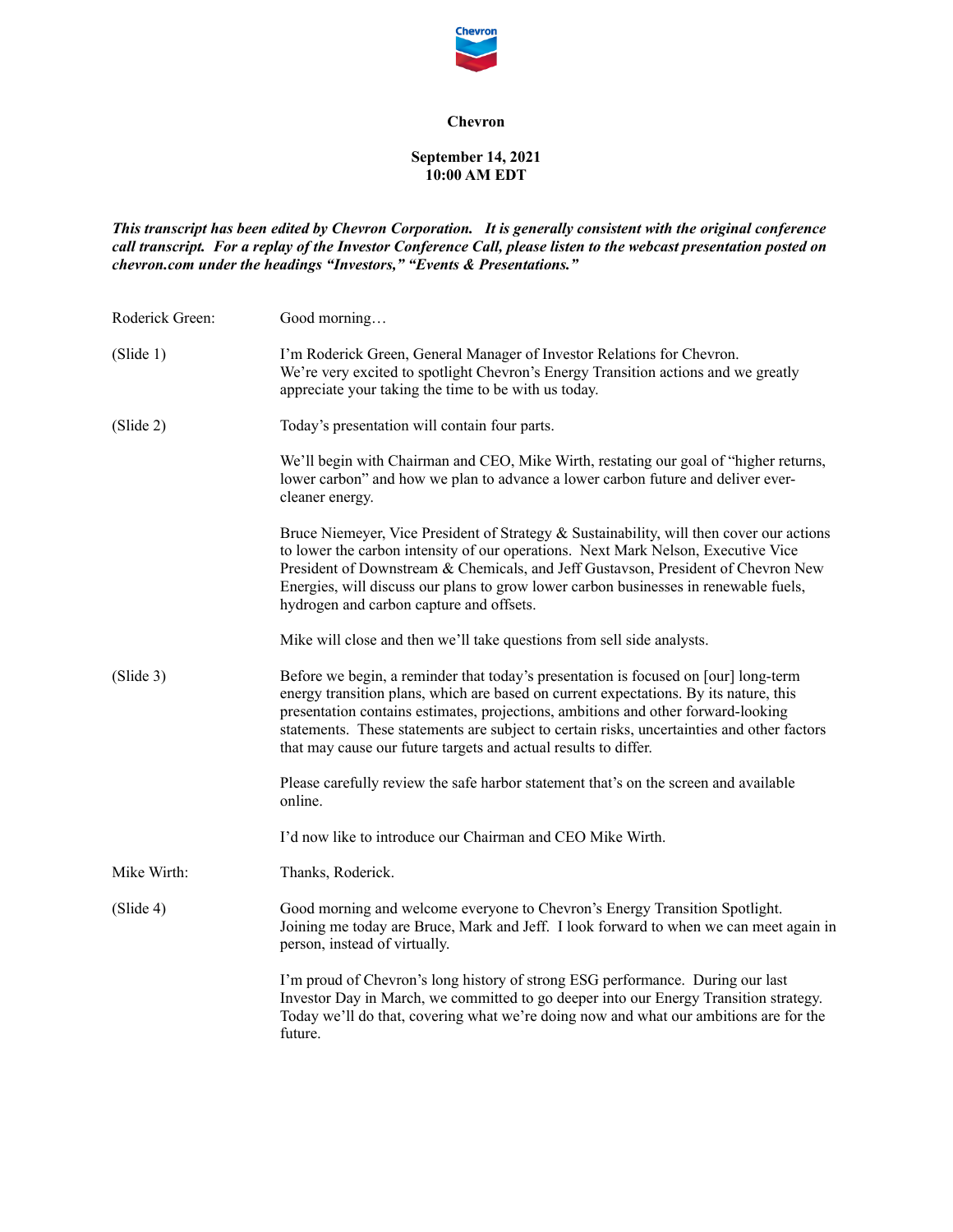

|           | Our Board has been heavily engaged in support of our energy transition strategy.<br>Investor interest in this topic continues to grow and we know that stakeholders have lots<br>of questions. I'm confident that the discussion today will show why an investment in<br>Chevron is an investment toward a lower carbon future.                                                                                         |
|-----------|-------------------------------------------------------------------------------------------------------------------------------------------------------------------------------------------------------------------------------------------------------------------------------------------------------------------------------------------------------------------------------------------------------------------------|
| (Slide 5) | Let me start with some of our most important beliefs and intents.                                                                                                                                                                                                                                                                                                                                                       |
|           | We believe climate change is real and that human activity, including the use of fossil<br>fuels, contributes to it. We believe the future of energy will be lower carbon and intend<br>to be a leader today and in that future.                                                                                                                                                                                         |
|           | We believe energy enables modern life. Affordable, reliable energy will continue to be<br>essential to power a growing economy, and to lift billions out of poverty. This will<br>include lowering the carbon intensity of oil and gas operations and new lower carbon<br>energy solutions.                                                                                                                             |
|           | Government action is essential to enable evolution of the energy system. We support<br>well-designed climate policies and believe a price on carbon is the most efficient<br>mechanism to harness market forces to reduce emissions.                                                                                                                                                                                    |
|           | We believe innovation, technology and policy will be the key drivers of change. Each<br>will continue to evolve, and developments may surprise us. We'll know more a year<br>from now than we do today and even more a year after that. We'll continue to apprise<br>you of how developments impact our plans and progress.                                                                                             |
|           | Finally, we intend to be responsible stewards of our shareholders' capital. That means a<br>focus on investing with discipline to deliver both higher returns and lower carbon. We<br>plan to establish targets and ambitions to do both, and regularly update you on our<br>progress.                                                                                                                                  |
| (Slide 6) | Chevron begins in a different place than others in our sector, with an advantaged portfolio<br>that is diverse, resilient, low-cost, large-scale and long-lived  a low net debt ratio<br>heading below 20%  capital efficient investments that grow cash flows; and  a<br>dividend up 12% over 2 years, the only one among the integrated energy companies that's<br>higher since the COVID outbreak last March [2020]. |
|           | And this quarter we resumed our share repurchase program, making this year the 14th out<br>of the past 18 that we've bought back shares.                                                                                                                                                                                                                                                                                |
|           | Our Energy Transition strategy is also different with a goal to maintain first quartile<br>upstream carbon intensity and to grow lower carbon businesses where we believe we can<br>build competitive advantages and that target sectors of the economy that cannot be easily<br>electrified.                                                                                                                           |
|           | A strategy that combines a high-return, low-growth, lower carbon-intensity traditional<br>business together with faster-growing, profitable, lower carbon, new energy businesses<br>that leverage our strengths.                                                                                                                                                                                                        |
|           | We believe this is the right combination for our investors.                                                                                                                                                                                                                                                                                                                                                             |
| (Slide 7) | Today, we'll go deeper into the two parts of our Energy Transition strategy.                                                                                                                                                                                                                                                                                                                                            |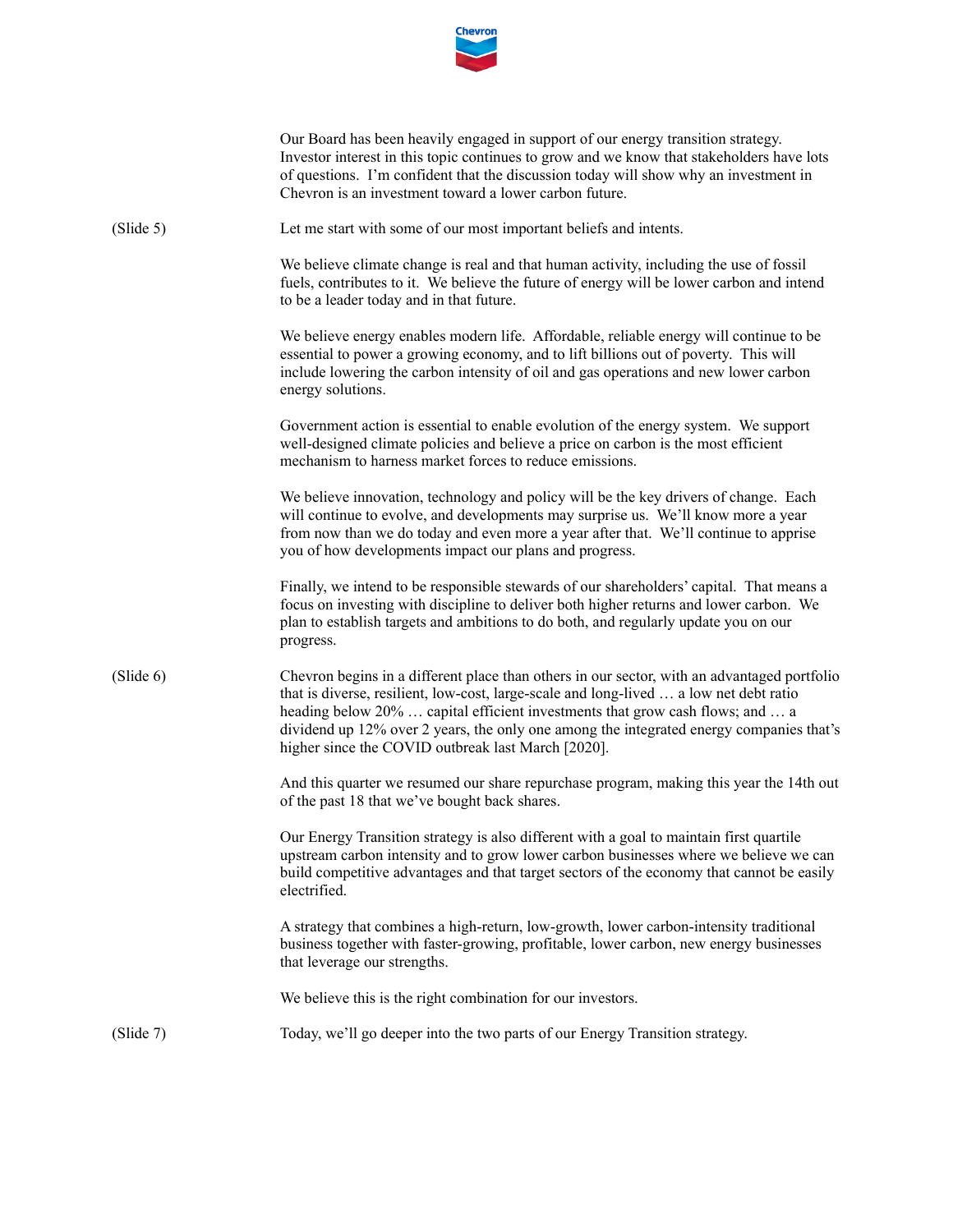

|           | Bruce will cover the actions expected to drive a 35% reduction in upstream carbon<br>intensity by 2028. Additional abatement projects after 2028 can reduce our emission<br>intensity further.                                                                                                                                                                                                   |
|-----------|--------------------------------------------------------------------------------------------------------------------------------------------------------------------------------------------------------------------------------------------------------------------------------------------------------------------------------------------------------------------------------------------------|
|           | Our ultimate pathway to net zero will require technology advancements, more ambitious<br>government policy and development of large offset markets. Following review with our<br>Board of Directors, we plan to publish next month an update to our Climate Change<br>Resilience Report, which will include Chevron's response to recent shareholder votes on<br>net zero and Scope 3 emissions. |
|           | Mark and Jeff then will describe how we plan to grow renewable fuels, hydrogen and<br>carbon capture and offsets. These business lines are earlier in life than renewable power,<br>have value chains that will often connect with our traditional ones and are areas where we<br>believe we can earn double-digit returns.                                                                      |
|           | Because these are still earlier in development, the opportunity and potential for advantage<br>is greater.                                                                                                                                                                                                                                                                                       |
|           | It's a straightforward strategy: Be a leader in efficient and lower-carbon production of<br>traditional energy, in high demand today and for years to come, while growing the lower-<br>carbon businesses that will be a bigger part of the future.                                                                                                                                              |
|           | A strategy that's both profitable and enduring in the short and long term for our<br>shareholders and all stakeholders.                                                                                                                                                                                                                                                                          |
| (Slide 8) | At the core, our lower carbon strategy focuses on harder-to-abate sectors. Manufacturing,<br>aviation, and heavy-duty transportation are much more difficult to electrify than light-<br>duty transportation. To accelerate progress, we formed Chevron New Energies, reporting<br>directly to me, dedicated to growing businesses in hydrogen, carbon capture and offsets.                      |
|           | Renewable fuels will continue to be managed by our downstream team. These businesses<br>are linked to existing assets, infrastructure and markets. Mark will share how we can<br>leverage our refining system and customer relationships to profitably grow in renewable<br>fuels.                                                                                                               |
|           | We've focused first on the US West Coast, where there's already strong policy<br>enablement and also on the US Gulf Coast and select markets in Asia, where we have big<br>businesses and expect policy support to increase over time.                                                                                                                                                           |
|           | We'll continue to prioritize centrally our greenhouse gas reduction projects guided by<br>marginal abatement costs to reduce the most carbon emissions for every dollar we spend.<br>As Bruce will show, many of these projects also have economic benefits as they enable<br>outcomes like higher production or lower costs.                                                                    |
|           | We'll continue making venture investments, as we've done for over 20 years, working<br>with companies that are developing potential breakthrough technologies. And we expect<br>to increase the use of renewable power to supply our traditional operations and also a<br>growing hydrogen business.                                                                                             |
|           | Chevron has world class capabilities – and we intend to fully apply them to accelerate<br>growth in lower carbon energy. Now, I'll pass it on to Bruce.                                                                                                                                                                                                                                          |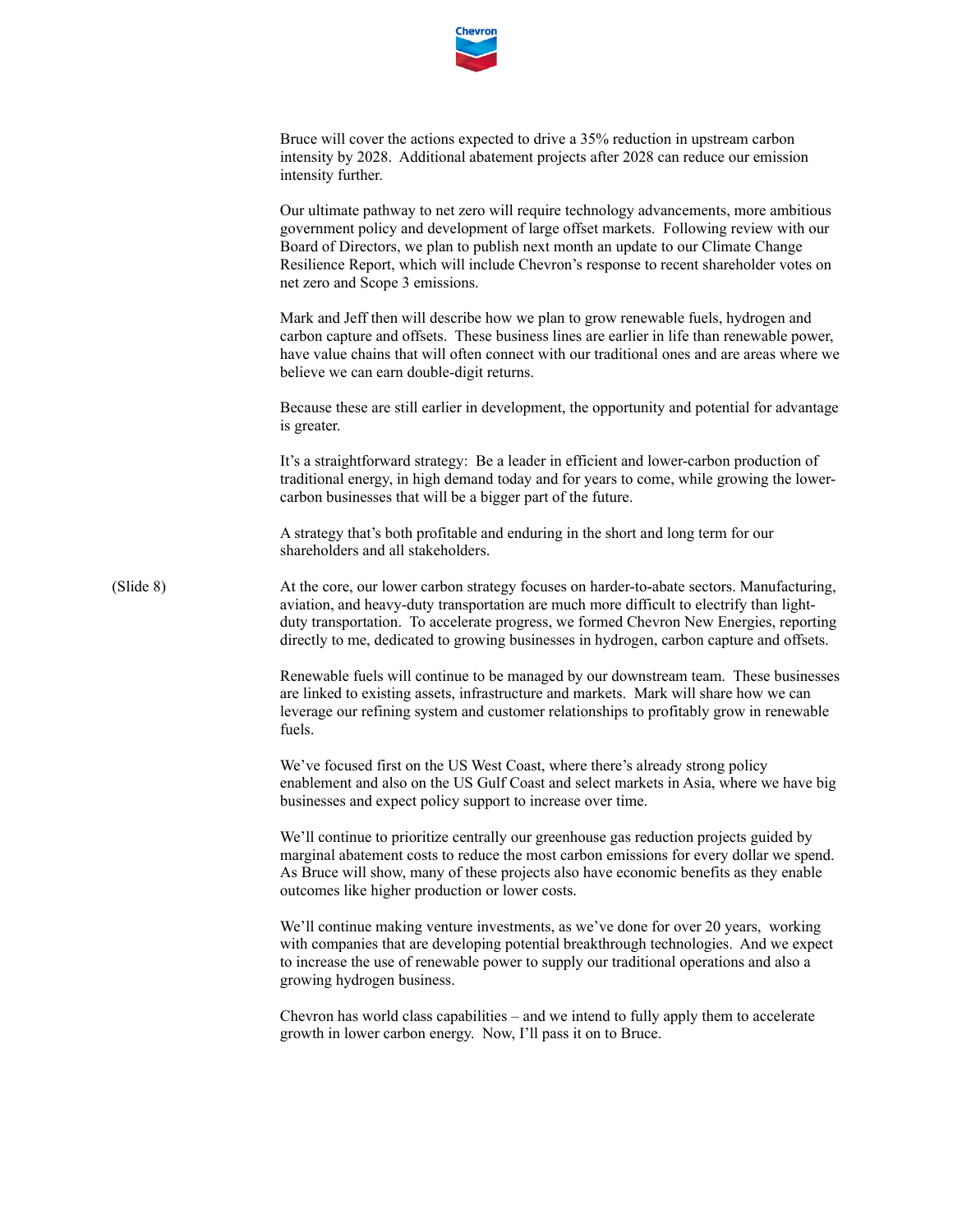

| Bruce Niemeyer: | Thanks Mike.                                                                                                                                                                                                                                                                                                                                                                                                                                       |
|-----------------|----------------------------------------------------------------------------------------------------------------------------------------------------------------------------------------------------------------------------------------------------------------------------------------------------------------------------------------------------------------------------------------------------------------------------------------------------|
| (Slide 10)      | Being competitive means producing lower carbon intensity energy. So we're taking<br>critical steps on a pathway to net zero.                                                                                                                                                                                                                                                                                                                       |
|                 | In 2020, our upstream production was delivered with first quartile scope 1 and 2 carbon<br>intensity, for both oil and natural gas. Having made faster progress on our initial<br>objectives, we set new intensity reduction targets, timed with the Paris Agreement's<br>second stock-take in 2028, that are expected to deliver a 35% reduction from our 2016<br>baseline.                                                                       |
|                 | We're committed to transparency in reporting our carbon performance to help investors<br>make meaningful comparisons. Our targets are commodity based because oil and natural<br>gas serve different end uses and our targets are equity based, like our financials, covering<br>all production from both company operated and non-operated joint ventures.                                                                                        |
| (Slide 11)      | On our path to net zero, we're taking actions to reduce the carbon intensity of our<br>portfolio.                                                                                                                                                                                                                                                                                                                                                  |
|                 | Over the next four years, we expect to allocate more than two-thirds of our upstream<br>capital to the six assets highlighted in green on the map to help lower our overall<br>upstream carbon intensity.                                                                                                                                                                                                                                          |
|                 | In addition, we're investing in many greenhouse gas reduction projects intended to<br>reduce methane emissions and flaring, as well as improve energy management.                                                                                                                                                                                                                                                                                  |
|                 | On the next slides, I'm going to spotlight examples of our current efforts in each of these<br>categories.                                                                                                                                                                                                                                                                                                                                         |
|                 | Carbon capture will also be important to our net zero efforts. Later, Jeff will cover how<br>CCUS can reduce our emissions as part of regional hubs that Chevron New Energies is<br>developing.                                                                                                                                                                                                                                                    |
| (Slide 12)      | Methane management is critical in the journey to a lower carbon future. We've set a<br>2028 methane target of 2 kilograms CO2 equivalent per barrel, which is a 50% reduction<br>from our 2016 baseline.                                                                                                                                                                                                                                           |
|                 | One of our projects is shown on the left. Throughout the industry, oil is stored in tanks<br>prior to shipment. For safety, a layer of natural gas is typically present on top of the oil to<br>prevent air from entering the tank. This project will replace the natural gas blanket with<br>nitrogen and is expected to reduce tank methane emissions by 95%.                                                                                    |
|                 | We're also expanding our methane detection capabilities because better detection will<br>help us focus on the best opportunities to further lower emissions. In addition to<br>traditional ground sensors, we're deploying airborne sensors using satellites, aircraft and<br>drones to achieve broader coverage.                                                                                                                                  |
|                 | Examples include TCO, where we're using satellite technology to survey the production<br>facilities. In the Permian region, we're collaborating in aerial flyovers that cover<br>thousands of sites. In the DJ Basin, we're partnering in a university study that includes<br>modeling, aerial flyovers and site visits to validate and improve methane detection.<br>We're also developing aerial campaigns for the Gulf of Mexico and Argentina. |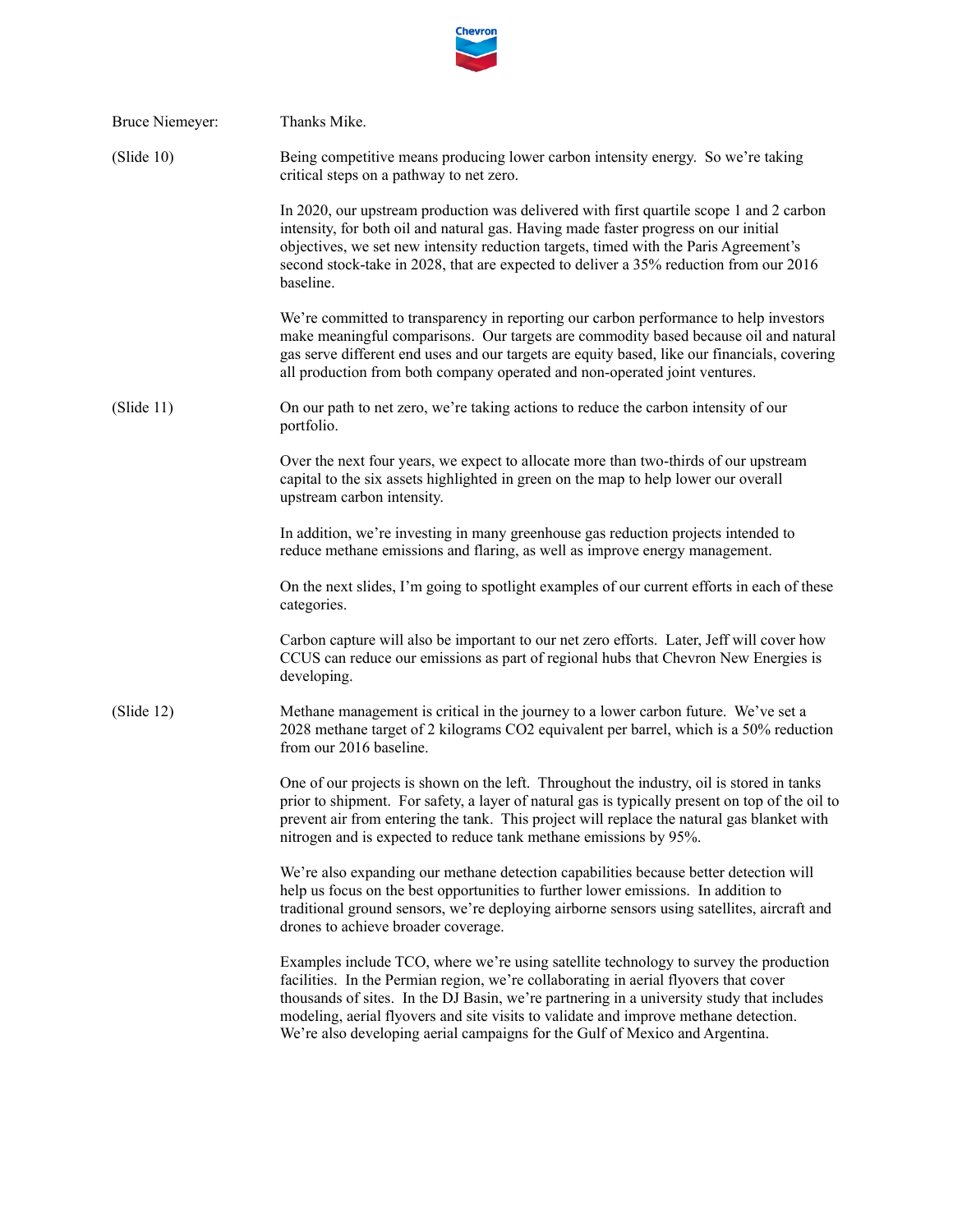

|               | Methane detection capability is critical to the world's efforts to reduce carbon emissions,<br>and our work with industry and academic partners is an important contribution to the<br>accuracy and credibility of global methane reporting.                                                                                                                                                                                                                                                                                                                             |
|---------------|--------------------------------------------------------------------------------------------------------------------------------------------------------------------------------------------------------------------------------------------------------------------------------------------------------------------------------------------------------------------------------------------------------------------------------------------------------------------------------------------------------------------------------------------------------------------------|
| (Slide 13)    | Reducing flaring is also a focus area. We're working to reduce overall flaring by more<br>than 60%. We're also proud to be a signatory to the World Bank's Zero Routine Flaring<br>Initiative. I'll talk about two projects as examples of how we're working toward these<br>goals.                                                                                                                                                                                                                                                                                      |
|               | At the Agbami deepwater production facility in Nigeria, produced natural gas is<br>compressed and reinjected into the reservoir. When a compressor goes down for any<br>reason, gas is routed to the flare system. This project will enable reinjection to continue,<br>even when a compressor is offline. In addition to emissions reduction, the reinjected gas<br>also supports oil reservoir pressure and is stored for potential use in the future. We<br>expect this project to reduce equity emissions by more than 300,000 tonnes of CO2<br>equivalent per year. |
|               | In the DJ basin in Colorado, we've developed a new facility design which is expected to<br>reduce overall carbon intensity by up to 95% when compared to original designs. It<br>requires no production tanks, no flowback equipment and no flare system. Additionally,<br>this design requires a smaller footprint, which optimizes land use and is expected to<br>reduce lifecycle costs by 15-20%. The new design is already being shared with teams<br>working with similar assets across our portfolio.                                                             |
| $(S$ lide 14) | Energy use accounts for about 70% of our Scope 1 and 2 upstream emissions. I'll cover<br>two examples of how we're using energy management to improve efficiency and reduce<br>emissions.                                                                                                                                                                                                                                                                                                                                                                                |
|               | In Australia, we've completed a gas turbine optimization at the Wheatstone LNG plant to<br>reduce the number of running turbines from four to three and optimize each machine's<br>combustion parameters. The project is expected to deliver emission reductions of<br>approximately 15,000 tonnes of CO2 equivalent each year.                                                                                                                                                                                                                                          |
|               | In 2019, we began procuring renewable power for our operations in the Permian Basin.<br>Initially, we started by buying 65 megawatts of wind-generated power. More recently,<br>we're partnering with Algonquin to build an additional 120 megawatts of solar sourced<br>energy. These efforts are expected to reduce emissions by 300,000 tonnes per year. As<br>this effort continues, we believe that 70% of our Permian demand can be met with<br>renewable power.                                                                                                   |
|               | We're also changing the way we consume energy. All of our operated drilling rigs and<br>completion spreads in the Permian have been converted to direct electric, natural gas, or<br>dual-fuel power, displacing diesel use and further reducing expected emissions by<br>another 100,000 tonnes per year.                                                                                                                                                                                                                                                               |
|               | I've presented just a few examples of the projects underway to lower emissions to<br>highlight our disciplined approach to lowering carbon while improving returns - from<br>improving methane detection, rethinking facility designs, optimizing equipment, utilizing<br>renewable power and deploying new operational practices – all aligned to reduce carbon<br>intensity on our pathway to net zero.                                                                                                                                                                |
|               |                                                                                                                                                                                                                                                                                                                                                                                                                                                                                                                                                                          |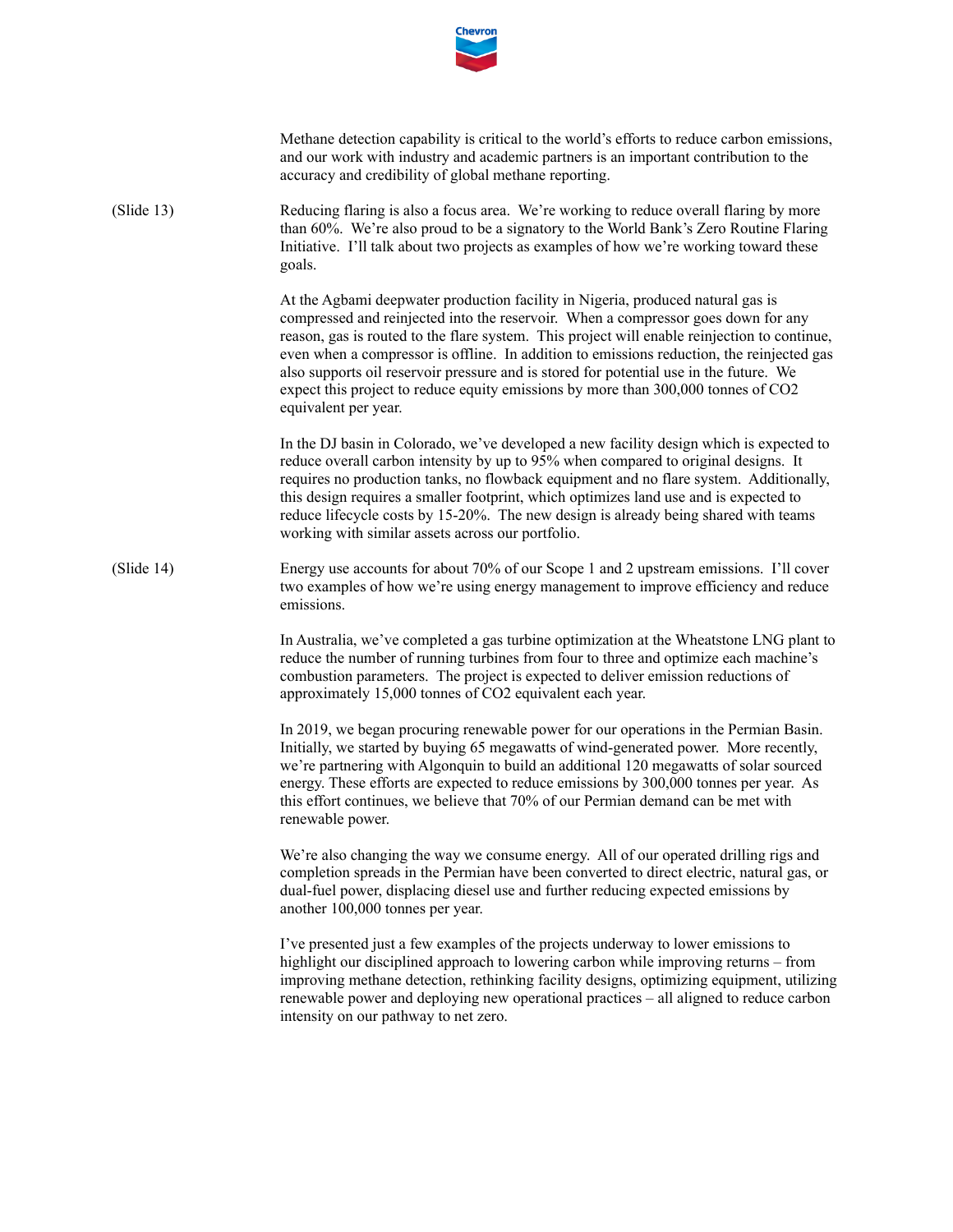

|              | And now over to Mark.                                                                                                                                                                                                                                                                                                               |
|--------------|-------------------------------------------------------------------------------------------------------------------------------------------------------------------------------------------------------------------------------------------------------------------------------------------------------------------------------------|
| Mark Nelson: | Thanks, Bruce.                                                                                                                                                                                                                                                                                                                      |
| (Slide 16)   | I'll start with a bit of a summary which expands upon our Investor Day guidance.                                                                                                                                                                                                                                                    |
|              | In renewable natural gas, we're ahead of our plan to grow RNG production tenfold by<br>2025 and we intend to produce over 40,000 million BTUs per day by 2030.                                                                                                                                                                      |
|              | For renewable diesel, we now expect to grow volumes 3 times by 2025, ahead of our<br>original target to double. And with our complex refining system, we believe we'll have<br>the capacity to produce 100,000 barrels per day of RD and sustainable aviation fuel by<br>2030.                                                      |
|              | Finally, with renewable base oil, we remain on track for our 2025 target with upside to<br>grow annual production to 100,000 tonnes per year by 2030.                                                                                                                                                                               |
|              | I'll go into more detail about each of these on the next few slides.                                                                                                                                                                                                                                                                |
| (Slide 17)   | We're a leader in renewable natural gas, building our value chain from feedstock to<br>customer in partnership with others, like Brightmark and CalBio in production and Clean<br>Energy and Mercuria in marketing.                                                                                                                 |
|              | Today, we're producing RNG with CalBio and expect numerous project start-ups with<br>Brightmark over the next two years on our way to future production targets. These<br>projects capture methane that is currently emitted to the atmosphere and turn it into<br>valuable fuel, with negative carbon intensity.                   |
|              | We're getting the RNG to market through fleet sites in California and into trucks<br>converted to compressed natural gas under our Adopt-A-Port program. And we're adding<br>CNG to a number of our Chevron branded retail sites.                                                                                                   |
|              | To expand to markets beyond California, we recently announced a partnership with<br>Mercuria, adding 60 American Natural Gas CNG sites to our portfolio.                                                                                                                                                                            |
|              | While our primary focus is on lower carbon-intensity dairy feedstocks, we expect to<br>diversify our feed mix over time likely to include wastewater and landfill gas.                                                                                                                                                              |
|              | Now, let's go a little deeper into how we're building this business.                                                                                                                                                                                                                                                                |
| (Slide 18)   | For roughly half a billion dollars committed to date, we're building an RNG business<br>expected to produce about 10,000 million BTUs per day in less than five years, with<br>expected double-digit returns and an average carbon intensity feedstock score of around<br>negative 250 under California's Low Carbon Fuel Standard. |
|              | With our partners, we contract with farms that have scale and proximity to natural gas<br>pipelines to enable a commercial project. Each project is scored for its carbon intensity -<br>which can vary depending on factors like manure management and gas handling, all of<br>which drive the economics.                          |
|              | Chevron completes the value chain by getting the natural gas to customers. We began by<br>growing our CNG network in California because of our strong brand presence and                                                                                                                                                            |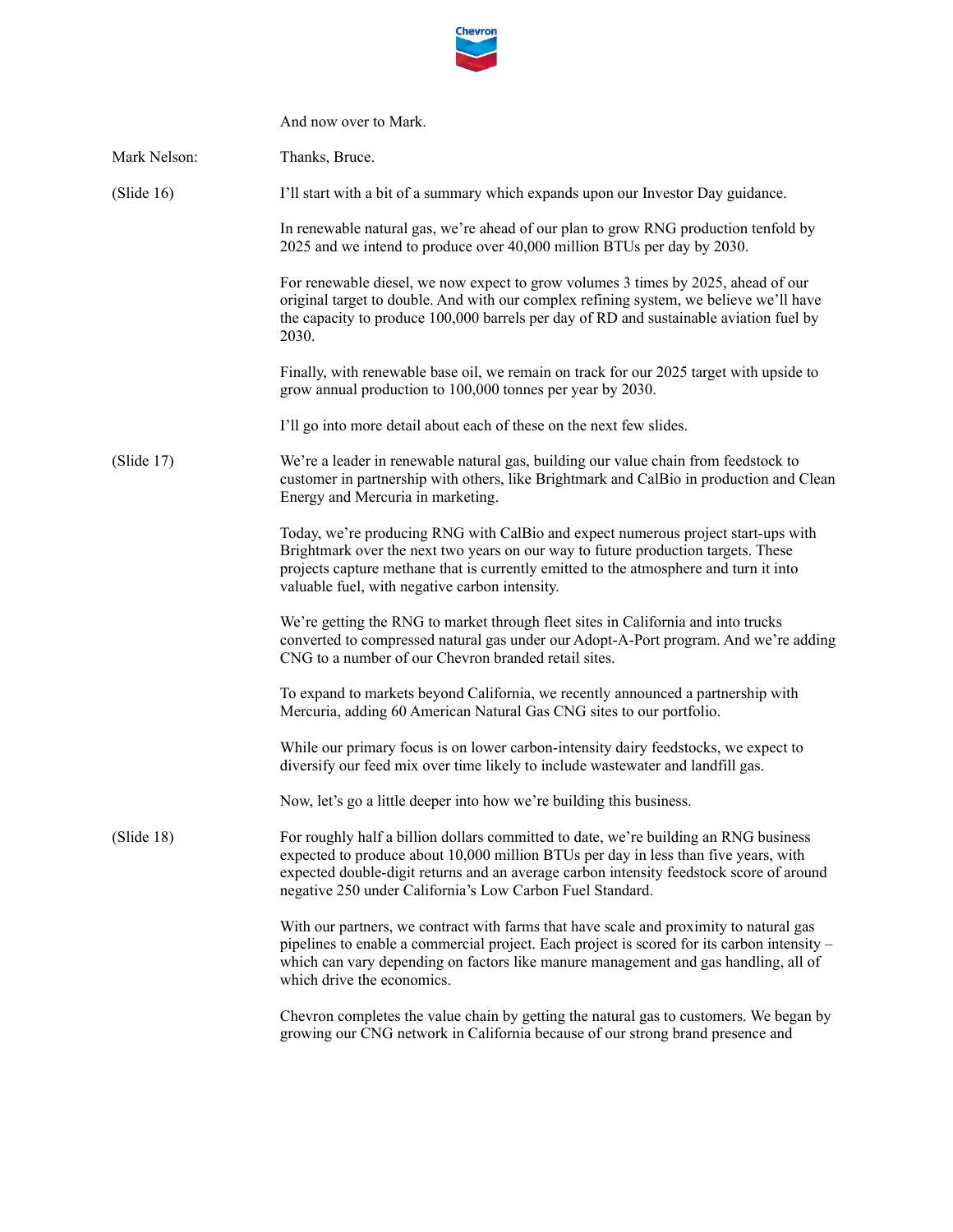

With comparable policy support, we'll be able to offer a similar value proposition to customers nationwide supporting the likes of Amazon, Pepsi and Walmart in their key distribution hubs.

To sum up, we believe Chevron is well positioned to be a US market leader in RNG – a fast growing, lower carbon transport fuel.

(Slide 19) We have a similar story in renewable diesel and sustainable aviation fuel, and are building a business based on capital efficient production, strong marketing and feedstock partnerships.

> So far, we've increased renewable diesel sales over 30%, ahead of our Investor Day targets. 60% of our U.S. terminals are now capable of renewable or biodiesel distribution. And we expect all of our U.S. diesel sales to have renewable or biodiesel content by the end of the decade.

> We're now co-processing about 2 MBD of biofeedstock at our El Segundo refinery and just last week, produced our first sustainable aviation fuel there. Next year, we expect to convert the same diesel hydrotreater to 100% renewable capability, increasing capacity to 10 MBD of renewable diesel.

> With our initial sustainable aviation fuel production, we're collaborating with Delta Airlines and Google to track the emissions benefits of SAF. And while policy support has not yet stimulated the SAF supply chain, these activities prepare us for the future.

As we look out further, we expect to convert more refinery process units to full renewable capability for less than \$1 per gallon of annual capacity. Leveraging our existing refining system and other anticipated actions, we expect to have the capacity to produce roughly 100 MBD of RD and SAF by 2030.

(Slide 20) Like with RNG, building a value chain in RD and SAF starts with the feedstock and ends with the customer.

> We're excited about collaborating with Bunge to help meet the demand for renewable fuels and to develop lower carbon intensity feedstocks. This relationship is a significant step in integrating renewable feedstocks into our system.

The proposed 50/50 venture is expected to include existing crushers, in Louisiana and Illinois, with the ability to add further crushers and pretreatment facilities sharing margins in those parts of the value chain. We expect roughly 30% of our biofeedstock to be supplied via this path in the near term with future expansion opportunities down the road.

We're also working with Gevo to create an option to produce sustainable aviation fuel using an alcohol-to-jet process, with Chevron having the right to offtake roughly 10 MBD. As we convert more of our process units to have renewable capability coupled with the new feedstock agreements and pre-treatment options, we're evolving our refining system to have greater feedstock and product flexibility, producing renewable or conventional products depending upon the economics and policy drivers.

To put this in perspective, capacity of 100 MBD in 2030 is enough to supply all of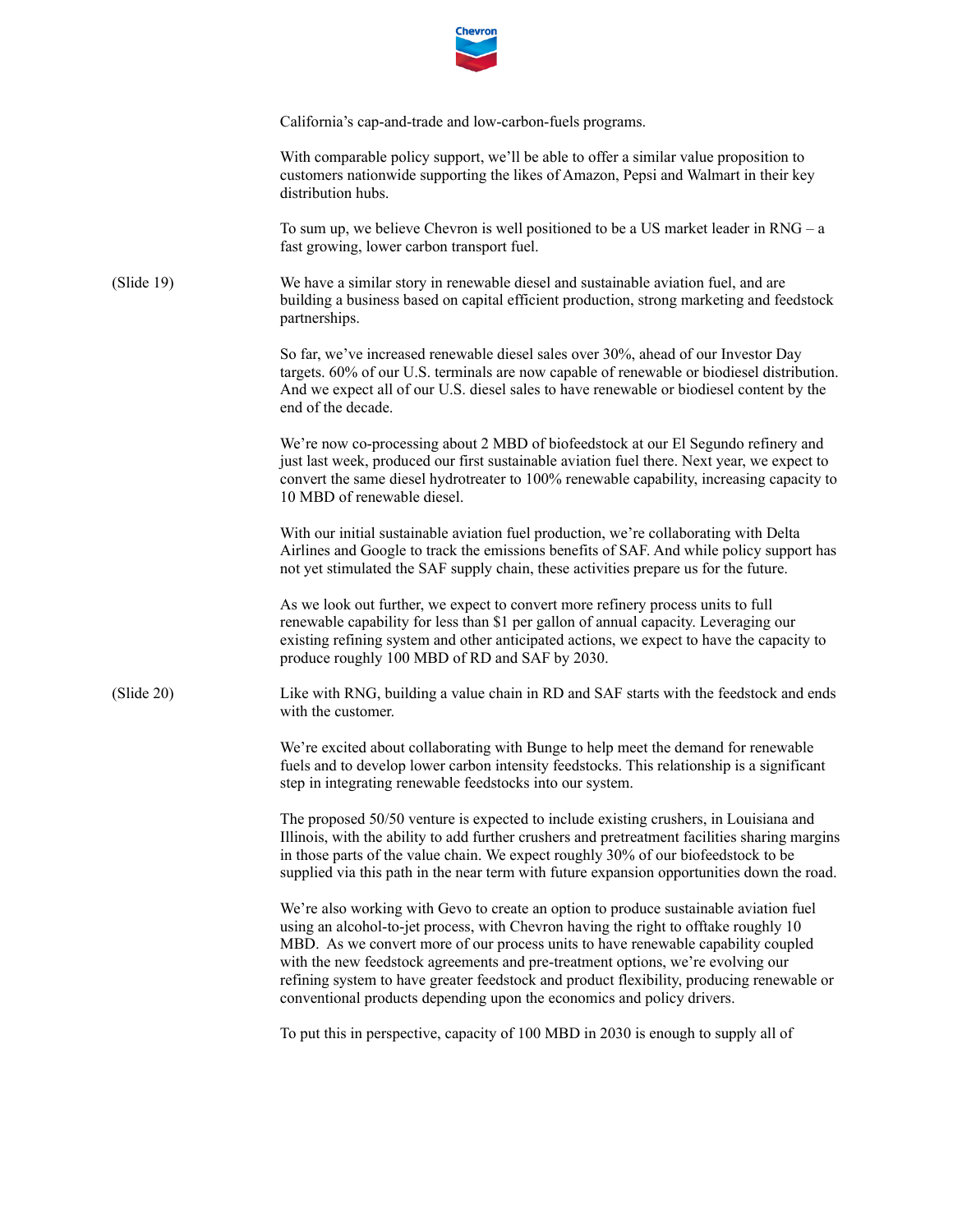

|                 | Chevron's current West Coast diesel customers with RD and US jet fuel customers with a<br>5% SAF blend.                                                                                                                                                                                                                              |
|-----------------|--------------------------------------------------------------------------------------------------------------------------------------------------------------------------------------------------------------------------------------------------------------------------------------------------------------------------------------|
|                 | And we're doing it with smart partnerships, low capital investment and margin exposure<br>across the value chain.                                                                                                                                                                                                                    |
| (Slide 21)      | We continue to lead in the development of renewable base oil through our patented<br>technology and majority ownership in Novvi. And we've made progress integrating this<br>renewable base oil into our lubricants' product lines.                                                                                                  |
|                 | We've developed the first commercially viable renewable automotive engine oil,<br>Havoline Pro-RS, with lifecycle emissions that are 35% lower than conventional motor<br>oil of equal viscosity. This renewable based lubricant is expected to be available on<br>Walmart.com early next year.                                      |
|                 | And we continue to innovate. To date, we have a portfolio of patents including ones<br>targeting fuel economy, electric vehicle fluids and equipment life extension all using<br>renewable base oil. And we're aiming to have renewable content available in all of our<br>key lubricants' product lines near the end of the decade. |
|                 | Finally, we intend to license the technology to drive market scale and expect to produce<br>and/or license 100,000 tonnes per year by 2030.                                                                                                                                                                                          |
|                 | With that I'll turn it over to Jeff.                                                                                                                                                                                                                                                                                                 |
| Jeff Gustavson: | Thanks Mark.                                                                                                                                                                                                                                                                                                                         |
| (Slide 23)      | As Mike noted, our lower carbon strategy is focused on growing new businesses targeting<br>harder-to-abate sectors where Chevron can build competitive advantages over time.                                                                                                                                                         |
|                 | Hydrogen, CCUS and offsets are consistent with this strategy and are an important part of<br>the solution to the challenges of meeting the growing demand for affordable, reliable<br>energy and addressing climate change.                                                                                                          |
|                 | These businesses support Chevron's efforts to reduce its greenhouse gas emissions and<br>are also expected to become high-growth opportunities with the potential to generate<br>accretive returns.                                                                                                                                  |
|                 | And they're not unfamiliar to Chevron. We begin with a portfolio of existing assets and<br>decades of experience as a strong foundation for future growth.                                                                                                                                                                           |
|                 | Let's start with hydrogen.                                                                                                                                                                                                                                                                                                           |
| (Slide 24)      | We currently produce around 1 million tonnes per year through our traditional business<br>and have experience in retail hydrogen going back to 2005. Chevron has been investing<br>in hydrogen R&D for decades and holds patents from early commercial ventures that are<br>applicable to our future development plans.              |
|                 | We're fostering transportation and industrial demand growth through OEM alliances with<br>Toyota, Cummins, and Caterpillar, with many more expected to follow. And our<br>Richmond refinery is an initial area of focus which I'll cover on the next slide.                                                                          |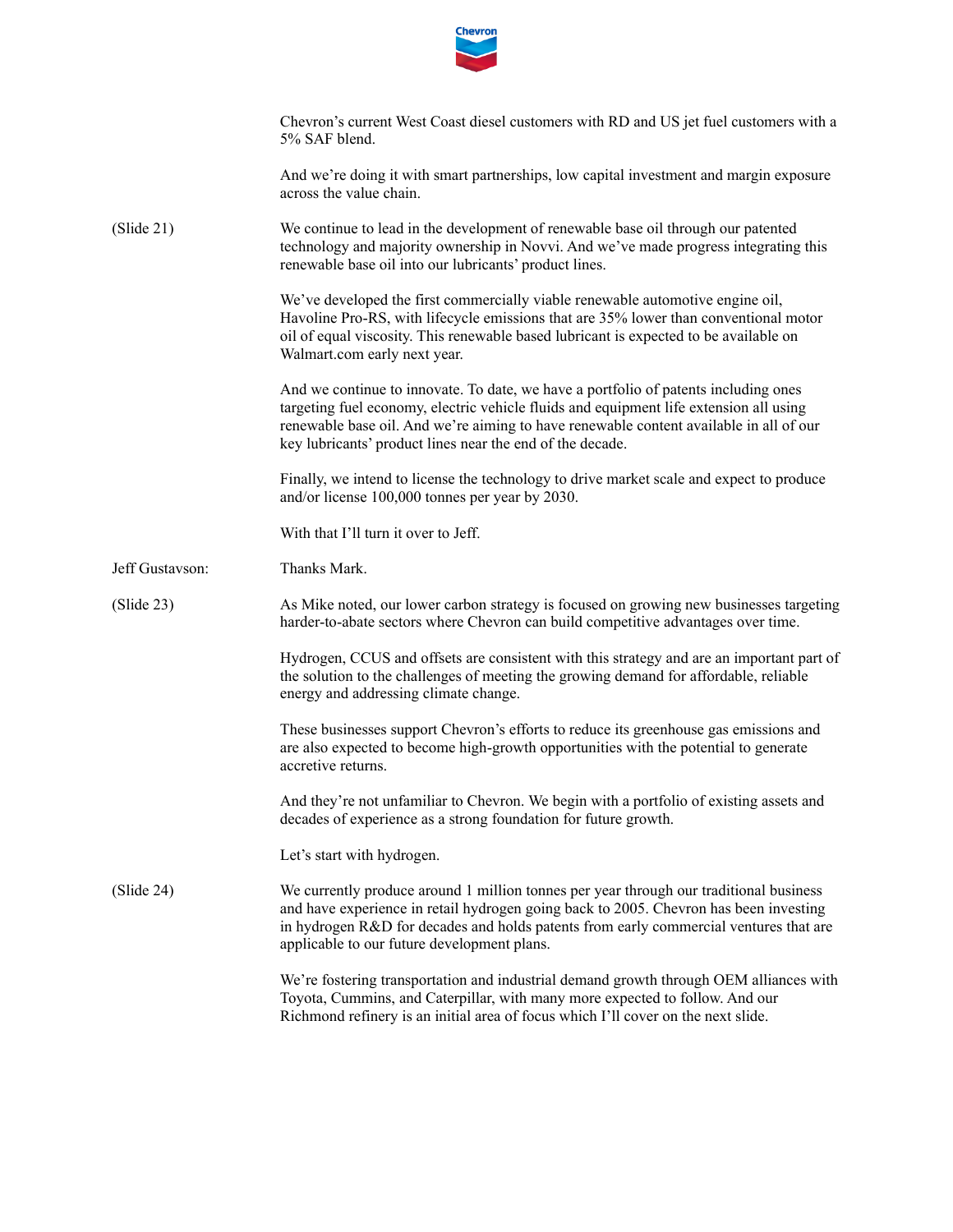

|            | We're developing large green hydrogen projects in the western US, such as our recently<br>announced potential entry into the ACES project in Utah. We're assessing development<br>of blue hydrogen production hubs in the US and Asia linked to existing storage assets,<br>equity natural gas volumes or both.                                                                                                                                                                     |
|------------|-------------------------------------------------------------------------------------------------------------------------------------------------------------------------------------------------------------------------------------------------------------------------------------------------------------------------------------------------------------------------------------------------------------------------------------------------------------------------------------|
|            | We see the potential to produce 150 thousand tonnes per year, our equity share, by the<br>end of this decade and we believe we're well positioned to participate across the value<br>chain.                                                                                                                                                                                                                                                                                         |
| (Slide 25) | At Richmond, excess capacity in the new hydrogen unit, coupled with our strong<br>distribution network, are expected to put us in an advantaged position to grow a<br>profitable business in an attractive market.                                                                                                                                                                                                                                                                  |
|            | We plan to use Richmond's volumes, combined with existing and future strategic<br>partnerships, as the foundation to support demand growth in the heavy-duty<br>transportation, industrial and power sectors.                                                                                                                                                                                                                                                                       |
|            | But our vision for Richmond is bigger. We recently initiated two green hydrogen pilot<br>projects – one utilizing a gasified waste stream and another a solar powered electrolyzer.<br>And, we're exploring the development of a regional CCUS hub that could enable blue<br>hydrogen.                                                                                                                                                                                              |
| (Slide 26) | Our potential entry into ACES is a significant hydrogen milestone and aims to develop<br>green hydrogen production, storage and transportation infrastructure in the Western US.<br>We're excited about taking steps to join partners Magnum and Mitsubishi, and believe we<br>bring complementary strengths to one of the world's first large-scale green hydrogen<br>projects.                                                                                                    |
|            | The anticipated project plans to produce green hydrogen to generate lower carbon<br>dispatchable electricity for California. Key enablers of the project include low-cost<br>renewable power combined with hydrogen storage capacity in salt domes. There are also<br>multiple expansion opportunities anticipated across the hydrogen value chain into West<br>Coast markets.                                                                                                      |
|            | We expect this opportunity to generate attractive returns and to provide cost-effective<br>entry into a scalable hydrogen production platform with existing and future demand<br>sources.                                                                                                                                                                                                                                                                                           |
| (Slide 27) | Moving to carbon capture, we view CCUS opportunities in two areas, reducing the<br>carbon intensity of our existing assets and growing our carbon capture business, primarily<br>through hubs with third party emitters as partners and customers.                                                                                                                                                                                                                                  |
|            | Our initial carbon capture projects have been focused on decarbonizing existing assets.<br>An example is Gorgon, one of the largest sequestration projects in the world – with the<br>capacity to store up to 4 million tonnes of $CO2$ per year – providing us with key<br>operational experience. And we've recently completed FEED for a commercial scale<br>project in the San Joaquin Valley to capture exhaust from gas turbines, one of several<br>projects in our pipeline. |
|            | We're targeting 25 million tonnes of CO2 per year in equity storage by the end of this<br>decade. To achieve these ambitions, we're exploring several hub opportunities in the US<br>and abroad, each including multiple large customers and with facility nameplate                                                                                                                                                                                                                |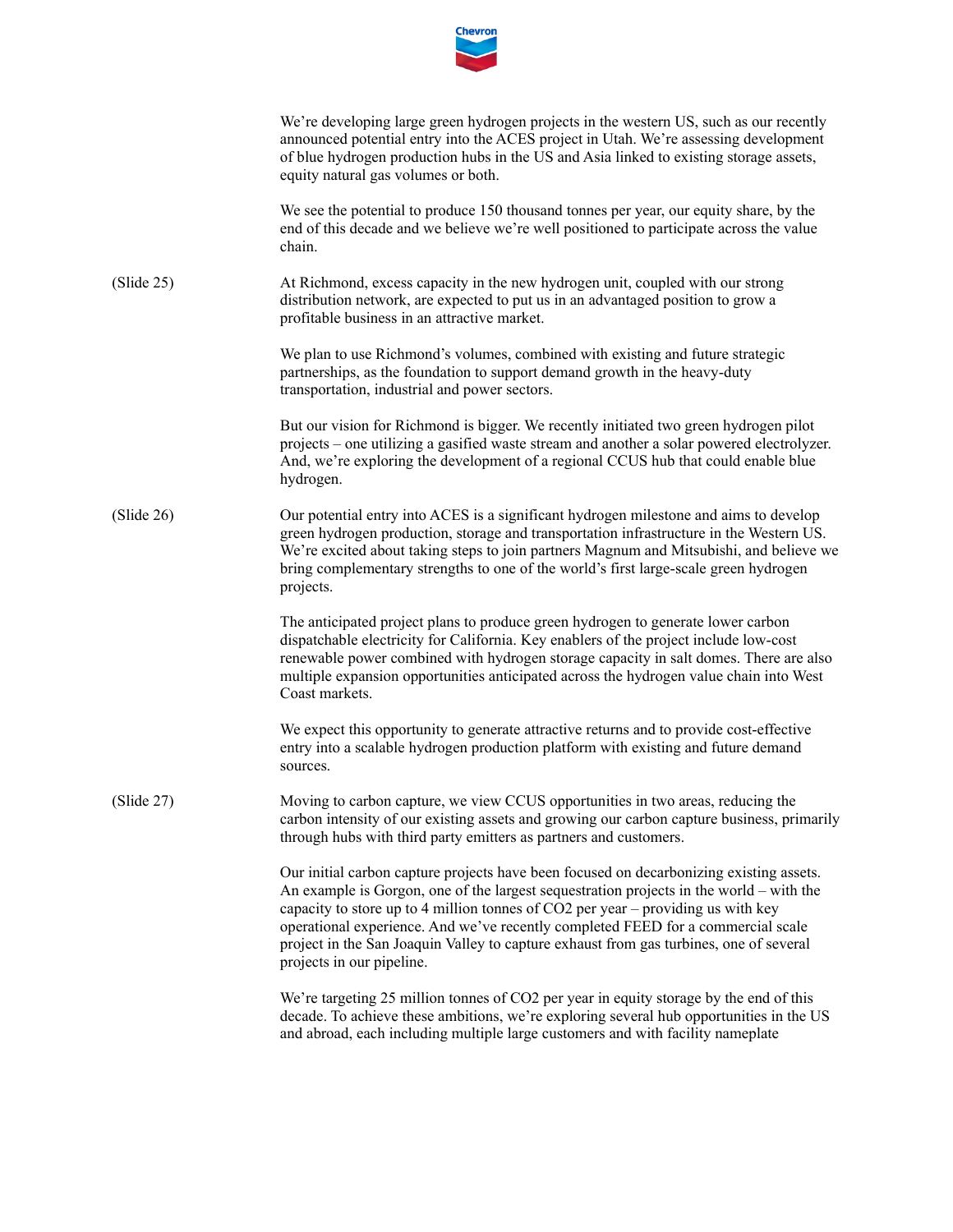

|            | capacities between 5 and 20 million tonnes of CO2 per year.                                                                                                                                                                                                                                                                                                                                                                                                                 |
|------------|-----------------------------------------------------------------------------------------------------------------------------------------------------------------------------------------------------------------------------------------------------------------------------------------------------------------------------------------------------------------------------------------------------------------------------------------------------------------------------|
|            | CCUS is a critical enabler of global net zero and our CCUS targets reflect its importance.                                                                                                                                                                                                                                                                                                                                                                                  |
| (Slide 28) | Mendota Bioenergy is a good example of a project where Chevron is partnering with<br>others to capture and then permanently store CO2.                                                                                                                                                                                                                                                                                                                                      |
|            | It's a Biomass to Electricity with CCS project, located in Mendota, CA. The plant is<br>designed to use agricultural waste, like almond trees, to generate negative emission<br>electricity. More than 99% of the carbon emissions are expected to be captured for safe,<br>permanent underground storage in nearby deep geologic formations. We believe the<br>project will position us to demonstrate capability and establish Chevron as a CCUS<br>leader in California. |
|            | This effort illustrates another important point.                                                                                                                                                                                                                                                                                                                                                                                                                            |
|            | Mendota is expected to generate about 300,000 LCFS credits per year on top of<br>qualifying for IRS-45Q tax benefits showing how the pace of growth in New Energies<br>can be influenced by policy.                                                                                                                                                                                                                                                                         |
| (Slide 29) | Like CCUS, offsets will be required to achieve net zero.                                                                                                                                                                                                                                                                                                                                                                                                                    |
|            | Chevron's experience developing and using offsets dates back nearly two decades, and is<br>an important part of our operations in areas like Australia, Canada, Colombia and<br>California. And customers are beginning to ask for offsets paired with product supply. We<br>recently signed a 5-year LNG sales and purchase agreement with Pavilion Energy, where<br>each LNG cargo delivered will be accompanied by a statement of its GHG emissions.                     |
|            | We expect to be a portfolio supplier of offsets by providing more customers with offset-<br>paired products. In addition, we have a global [carbon] trading organization and actively<br>participate on multiple registries and exchanges.                                                                                                                                                                                                                                  |
|            | We're also planning to invest directly in scalable, nature-based solutions - like soil<br>carbon storage, reforestation, and mangrove restoration – generating high-quality credits.                                                                                                                                                                                                                                                                                        |
|            | Offsets are critical to complement other efforts to reduce Chevron's carbon intensity. We<br>believe this is a space that can significantly grow, both in compliance requirements and<br>value generation.                                                                                                                                                                                                                                                                  |
| (Slide 30) | Since 2018, we've committed about \$500 million to lower carbon investments through<br>our ventures organization.                                                                                                                                                                                                                                                                                                                                                           |
|            | These investments target cutting edge technologies, bringing early insights through pilot<br>programs – often utilizing Chevron's existing assets.                                                                                                                                                                                                                                                                                                                          |
|            | Last year, we invested in Blue Planet, a startup developing technology, products and<br>services related to carbon capture and mineralization, where CO2 is expected to be<br>permanently sequestered in building materials.                                                                                                                                                                                                                                                |
|            | Earlier this year, we invested in Boomitra, a startup developing an AgTech platform<br>designed to grow the supply of carbon offsets efficiently and cost-effectively.                                                                                                                                                                                                                                                                                                      |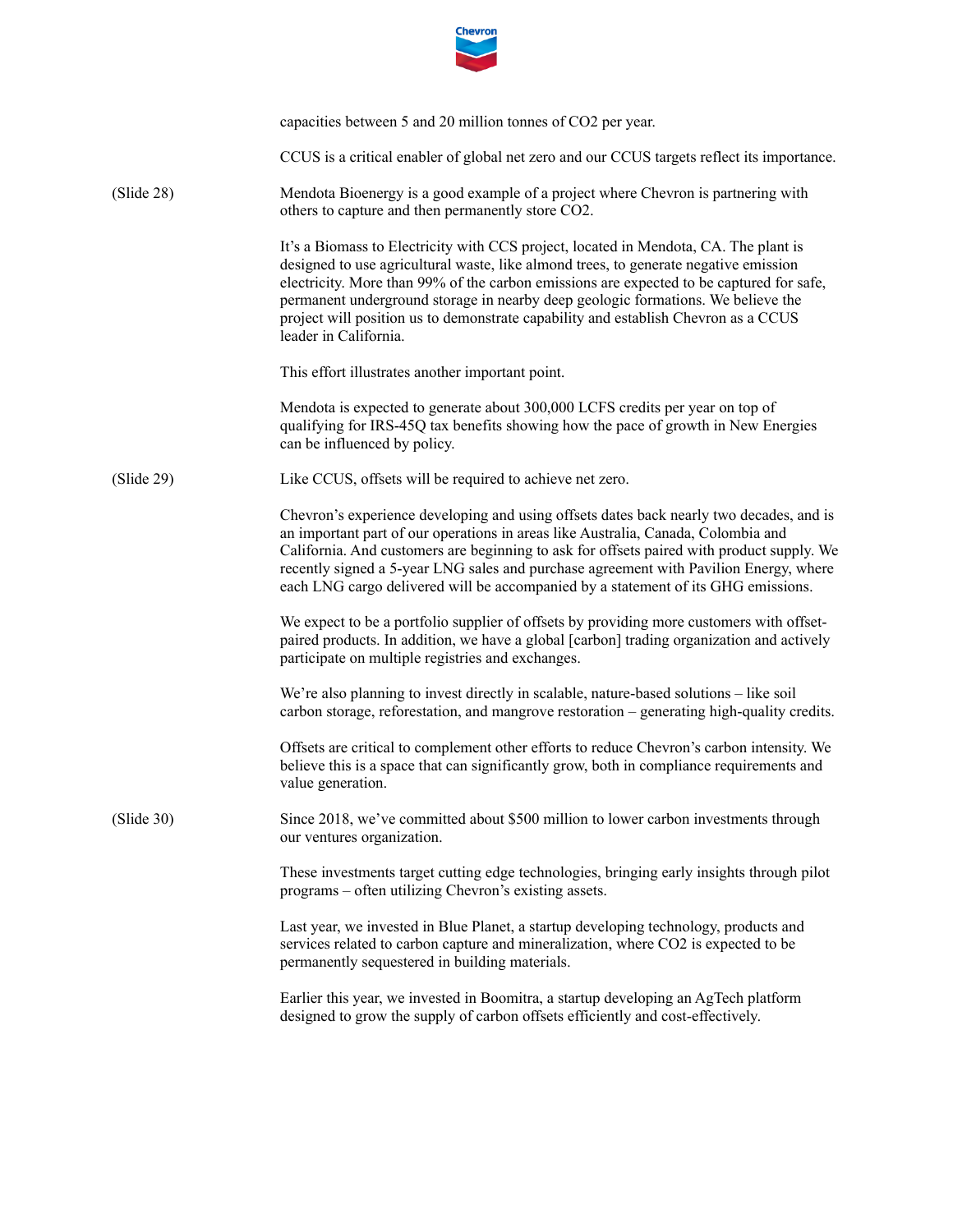

|             | These are just two examples of our investments in emerging technologies. A few others<br>are noted on the slide. Going forward, we'll continue to invest in and partner with<br>innovative companies in an effort to accelerate the commercialization of promising<br>solutions.                                                                                                                            |
|-------------|-------------------------------------------------------------------------------------------------------------------------------------------------------------------------------------------------------------------------------------------------------------------------------------------------------------------------------------------------------------------------------------------------------------|
| (Slide 31)  | To close, although the New Energies organization is just that $-$ new $-$ we've had<br>foundational work underway dating back decades. We have the assets, the capabilities,<br>and the customer relationships that we believe are a platform to grow rapidly in the years<br>to come.                                                                                                                      |
|             | Our existing assets span the value chain and are in areas where we can grow demand<br>based on cost competitive supply combined with appropriate policy support. We have<br>strong relationships with key customers and partners, which will be critical in developing<br>economic projects that can scale quickly across a complex value chain.                                                            |
|             | We bring a unique set of capabilities to each of these areas. We've successfully managed<br>complex Joint Ventures all over the world. We have deep technical expertise inside the<br>company, and a long history of advancing and adopting external innovation. We have<br>strong commercial capabilities, and experience managing rapidly changing businesses.                                            |
|             | Chevron's credibility and reputation make us the partner of choice, bringing access to<br>new opportunities. Managing diverse stakeholder and government interest is something<br>we do every day. We have a strong balance sheet and capital discipline - providing us the<br>flexibility and durability to invest in the right opportunities, and stay with them for the<br>long term.                    |
|             | I'm incredibly excited and confident about Chevron's plans in hydrogen, CCUS and<br>offsets, to help advance a lower carbon future while growing our value and increasing<br>returns.                                                                                                                                                                                                                       |
|             | I'll now turn it back to Mike.                                                                                                                                                                                                                                                                                                                                                                              |
| Mike Wirth: | Thanks Jeff.                                                                                                                                                                                                                                                                                                                                                                                                |
| (Slide 33)  | Let's put this all together. Between now and 2028, we plan to increase our lower carbon<br>capital investments to over \$10 billion, more than triple our prior guidance and are<br>increasing our overall annual capital guidance to \$15-\$17 billion for 2022 through 2025.                                                                                                                              |
|             | We expect returns to be competitive with our alternatives, and projected cash flow from<br>these businesses to exceed \$1 billion annually by 2030. Undoubtedly, there will be a<br>range of outcomes with some projects working out better than others.                                                                                                                                                    |
|             | Our focus is on learning, growing capability and proving that these businesses work<br>commercially and technically, and can be replicated over time to achieve lower costs and<br>greater scale.                                                                                                                                                                                                           |
|             | Growth in renewable fuels, hydrogen and carbon capture is expected to enable some 30<br>million tonnes of annual CO2 equivalent emission reductions by 2028 an amount roughly<br>equivalent to 18% of New York State's annual reported emissions. You can think of this<br>as the total emission reductions $-$ Scopes 1, 2 and 3 $-$ from the use of these solutions as<br>compared to conventional fuels. |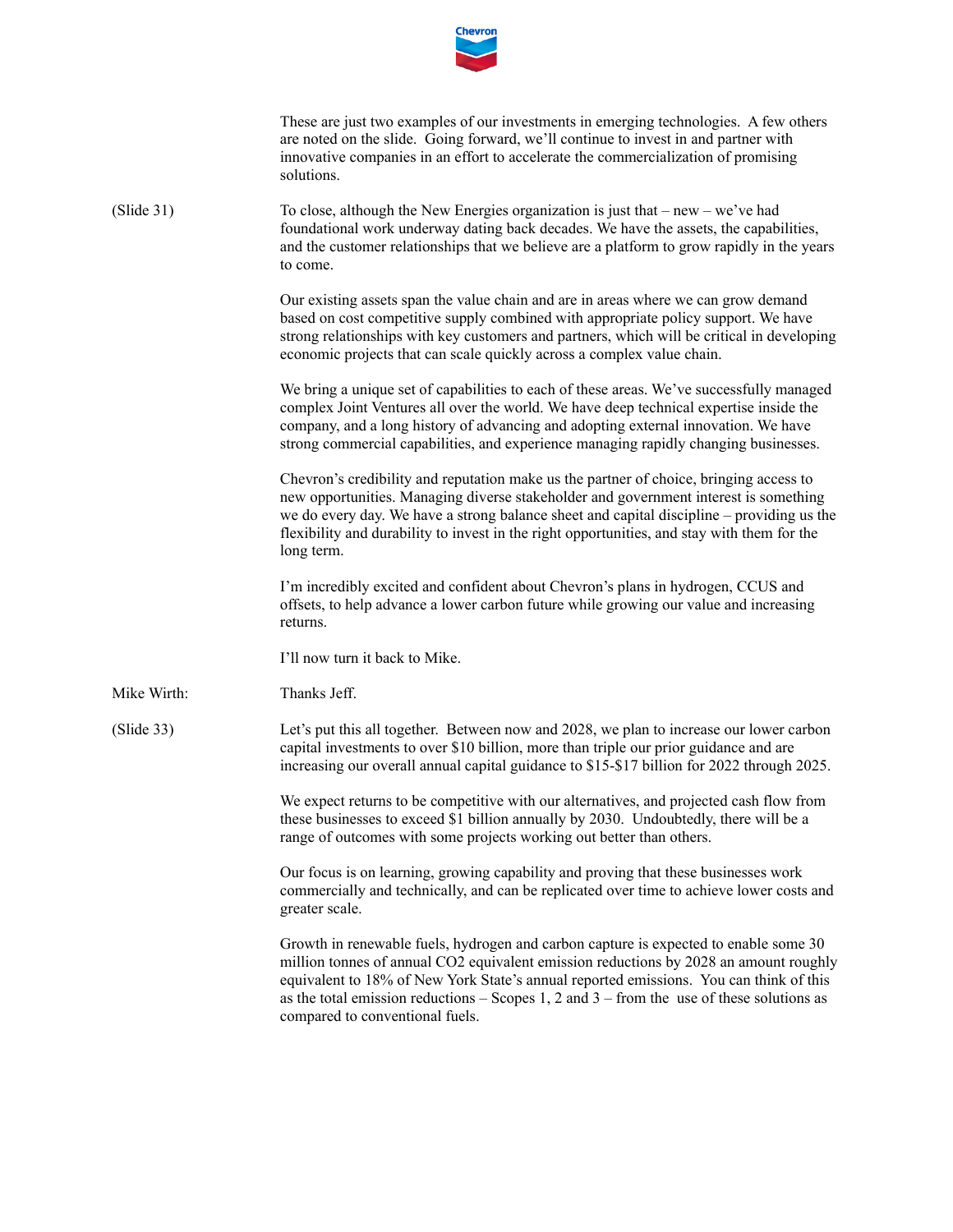

|                            | To sum up, we believe that these investments will advance a lower carbon future and be<br>good for our shareholders                                                                                                                                                                                                                                                                                                                                          |
|----------------------------|--------------------------------------------------------------------------------------------------------------------------------------------------------------------------------------------------------------------------------------------------------------------------------------------------------------------------------------------------------------------------------------------------------------------------------------------------------------|
| (Slide 34)                 | In our sector, investors are seeing a divergence of strategies as companies respond to poor<br>stock performance and expectations for an energy transition.                                                                                                                                                                                                                                                                                                  |
|                            | For our investors, you'll see actions consistent with attributes that have long defined our<br>company.                                                                                                                                                                                                                                                                                                                                                      |
|                            | You can be confident in our continued focus to generate cash that's returned to<br>shareholders and invested with discipline, in both traditional and new energy, to sustain<br>and grow the company.                                                                                                                                                                                                                                                        |
|                            | We'll be ready for the next downturn in commodity prices with leading financial strength.<br>And in an industry that should have fewer players, we have a history of smart<br>transactions when it's in the interest of our shareholders.                                                                                                                                                                                                                    |
|                            | Finally, in a dynamic world with the rate-of-change accelerating, we have the flexibility<br>to evolve with it. Our capital program is characterized by short cycle projects and our<br>new energies platform can grow quickly under the right conditions.                                                                                                                                                                                                   |
| (Slide 35)                 | Our guidance paints the picture of how our traditional and new energy businesses work<br>together to drive and sustain financial performance in a lower carbon future.                                                                                                                                                                                                                                                                                       |
|                            | We have the people, the partnerships, the engineering and project management expertise<br>and the track record of performance to continue to develop the affordable, reliable and<br>ever-cleaner energy that enables human progress.                                                                                                                                                                                                                        |
|                            | Higher returns, lower carbon. We must deliver both, to earn a higher valuation for our<br>shareholders and benefit for all stakeholders.                                                                                                                                                                                                                                                                                                                     |
|                            | Thanks for your time today, and for your interest in Chevron.                                                                                                                                                                                                                                                                                                                                                                                                |
| (Slide 36)                 | Before we begin Q&A, just a few ground rules. If you'd like to ask a question, please do<br>so using the hand-raising feature in Zoom and remain muted until I call on you. Please<br>limit yourself to two questions, and ask them both upfront so that we can get to as many<br>people as possible.                                                                                                                                                        |
|                            | Let's go to questions.                                                                                                                                                                                                                                                                                                                                                                                                                                       |
| Mike Wirth:                | Okay we will begin with Jeanine Wai from Barclays. Good morning, Jeanine.                                                                                                                                                                                                                                                                                                                                                                                    |
| Jeanine Wai:<br>(Barclays) | Hi, good morning! Thanks for all the time today. We appreciate it.                                                                                                                                                                                                                                                                                                                                                                                           |
| Mike Wirth:                | You bet.                                                                                                                                                                                                                                                                                                                                                                                                                                                     |
| Jeanine Wai:               | My first question is on, RNG and you referenced double digit returns for RNG, assuming<br>a CI score of -250 and for your non-California projects, are you assuming that policy<br>support grows outside of California or do you expect to generate California LCFS credits<br>for all of your planned projects? And maybe if you can talk about your returns on the<br>California projects versus out-of-state projects and whether your conversations with |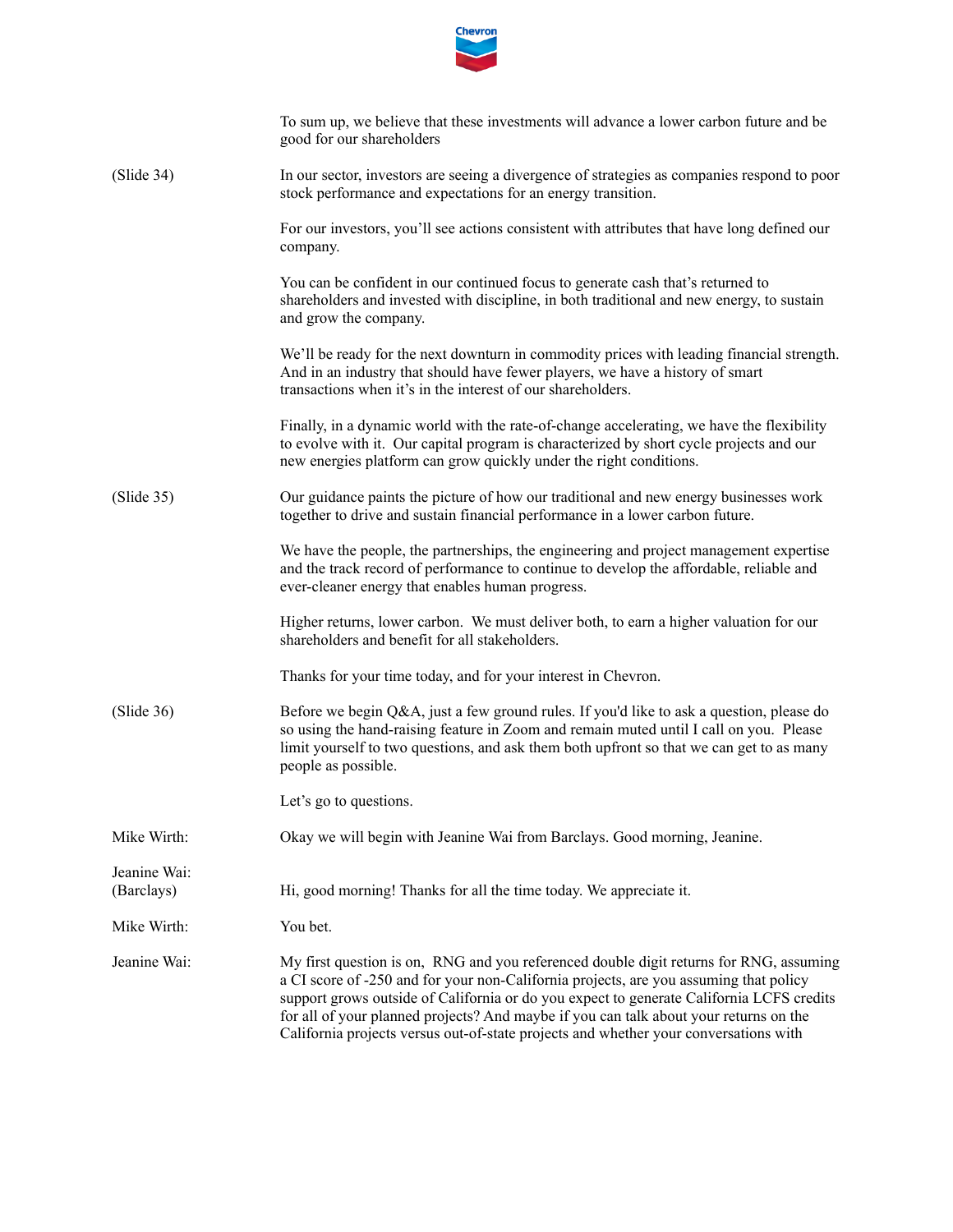

customers really show a willingness to support a price on gas that'll generate a return for those projects outside of any additional policy support?

And then our second question, I know there's a lot in that first one. Our second question is more of a general question. Your free cash flow outlook, that's unchanged over the period, but you obviously have an increased focus on the growing energy transition businesses. So our question is, how should we think about the priorities of excess free cash flow above that \$25 billion? And specifically, should we now think about incremental, renewable investments beyond that \$10 billion that you mentioned today? If we should think about those as competing directly with incremental oil and gas investments and shareholder returns? Thank you.

Mike Wirth: Okay. Jeanine thank you. And let me take the second question and then I'll hand the first one over to Mark for a little bit more details and it's really downstream related. We did reiterate our overall enterprise guidance for greater than 10% return on capital employed by 2025, \$25 billion in excess cash '21 through '25. And I would encourage you to think about the use of that cash or cash beyond that \$25 billion in a way that's very consistent with the financial frame that we've long held and use to allocate capital.

> So, the first call on that is to ensure we've got a strong and growing dividend. The second is for organic reinvestment, I'll come back to that. The third is keep the balance sheet strong, which we've seen recently is so important to weather the unpredictable commodity markets that our business faces, and then finally share repurchases, which we've restarted this year and 14 of the last 18 years we've engaged in. So, overall priorities stay very consistent with that.

Within the organic capital Jeanine, we've outlined an increase to \$15 to \$17 [billion], so we've clicked up the range by a billion dollars from our prior guidance. And I think you should assume that these projects will all compete, be they in the new energy space or in our traditional space, based on returns and how we see the best use of dollars to set the company up for the future.

Generating cash out of our existing portfolio to fund the future is very important. I think our traditional business will compete well for capital. But we also do see opportunities that deliver the prospect of good returns in new energies. And so, we'll look across all of that. I can't give you a simple formula. It's the way we always look at our portfolio and the trade-offs in returns, risk, execution, et cetera.

On your first question I'll just say, California does have a more supportive policy environment than just about anywhere else we do business today and that results in investment and activity. Over time, we expect a combination of cost reductions, technology improvement, market acceptance, and policy advancements in other geographies. All to enable the growth of these businesses. And we have customers that are looking for solutions, and so they've been willing to pay for the solutions in California, and we see evidence of that elsewhere. Mark, you might want to go a little more specifically into [renewable natural gas] and returns.

Mark Nelson: Thanks, Mike. And Jeanine, thank you for the RNG question. If you think back to our investor day discussions, we talked about why we were so interested in RNG and being a leader in that space.

It started with the concept that this is one of the most cost and carbon efficient fuels from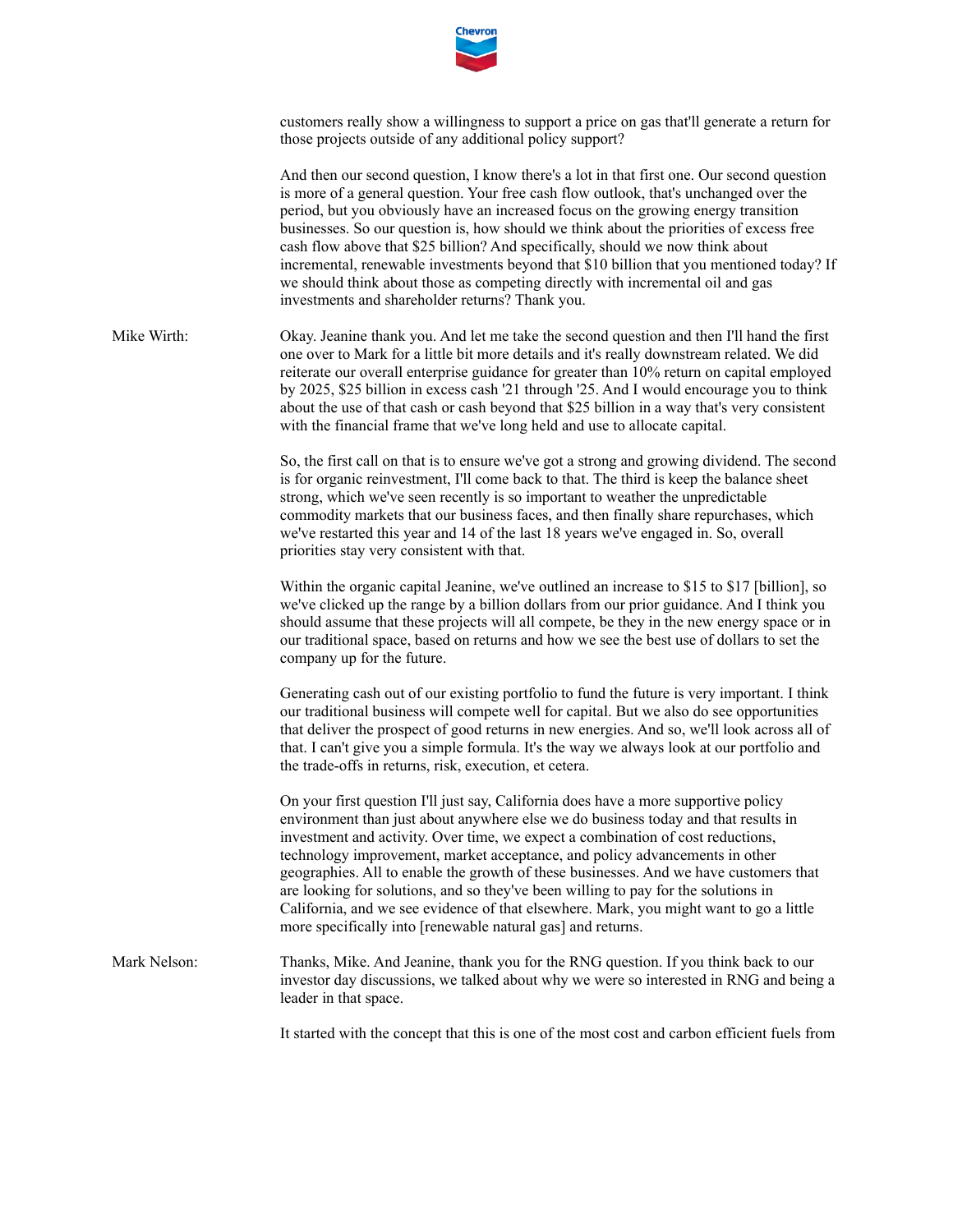

| an RFS and LCFS perspective. That it was lower risk, both from a capital and execution<br>standpoint. And that it leverages our strengths, both partnerships, value chain thinking,<br>and understanding policy. |
|------------------------------------------------------------------------------------------------------------------------------------------------------------------------------------------------------------------|
| And we started in California because that's where it is certainly supported the most, but<br>we can make this economic across the United States because it's lower cost outside of                               |

we can make this economic across the United States because it's lower cost outside of California, even though it only has D3 RINs. In California, we get both LCFS and RFS support and can make it economic there as well even though costs are a little bit more expensive. And that's why you see us announce this deal with Mercuria where we are expanding outside to follow our customers, and they have been willing to pay, and we've been able to secure double digit returns across this offering, and we expect that to continue in the future.

- Mike Wirth: All right. Thank you, Jeanine. And next up, we've got Phil Gresh from JP Morgan. Good morning, Phil. Phil. Okay, there we go. I see you. Are you unmuted?
- Phil Gresh: How about now, sorry.
- Mike Wirth: That works.
- Phil Gresh: Good morning, alright.
- Mike Wirth: Welcome to 2021.
- Phil Gresh: First question... Yeah. First question, your European and Canadian peers have all committed to a net zero target. Chevron still has not done so here so I'm wondering what you see as the gating items that would need to happen to commit to a net zero target.

And then my second question is a bit of a follow-up on the financial side. With the higher capital spending of about a billion per year through 2025, \$4 billion in incremental spending, you're still reiterating your post dividend free cash flow target. So, what are the offsets you see here relative to the analyst's data that that allow you to maintain the cash flow target. Thank you.

Mike Wirth: Okay. Thank you, Phil. So, let me start with net zero. We showed a pathway to a 35% reduction in our upstream scope 1 and scope 2 emissions intensity by 2028. And we also outlined further reductions post-2028 that bring emissions down even further. Some of these are not economic today. The technologies may not be mature or they just don't prioritize versus the other more efficient investments we have prioritized in the near term. We see a pathway to get down to somewhere in the, you know, the order of 20 million tonnes overall in our upstream portfolio, and getting to zero beyond that will require new technologies, more ambitious policy as we were talking about a minute ago, development of large offset markets. These are all things that we're working on. They're all part of the new energies portfolio that Jeff will be leading. And we see real progress on all the fronts necessary there.

> You know, it's a significant improvement in just this decade that we've outlined. And these net zero aspirations that most people have made 2050 is, you know, is the date that they've targeted them for. And we're going to make significant progress just this decade. There are two decades that follow for more work on technology, on policy, and things like offset markets.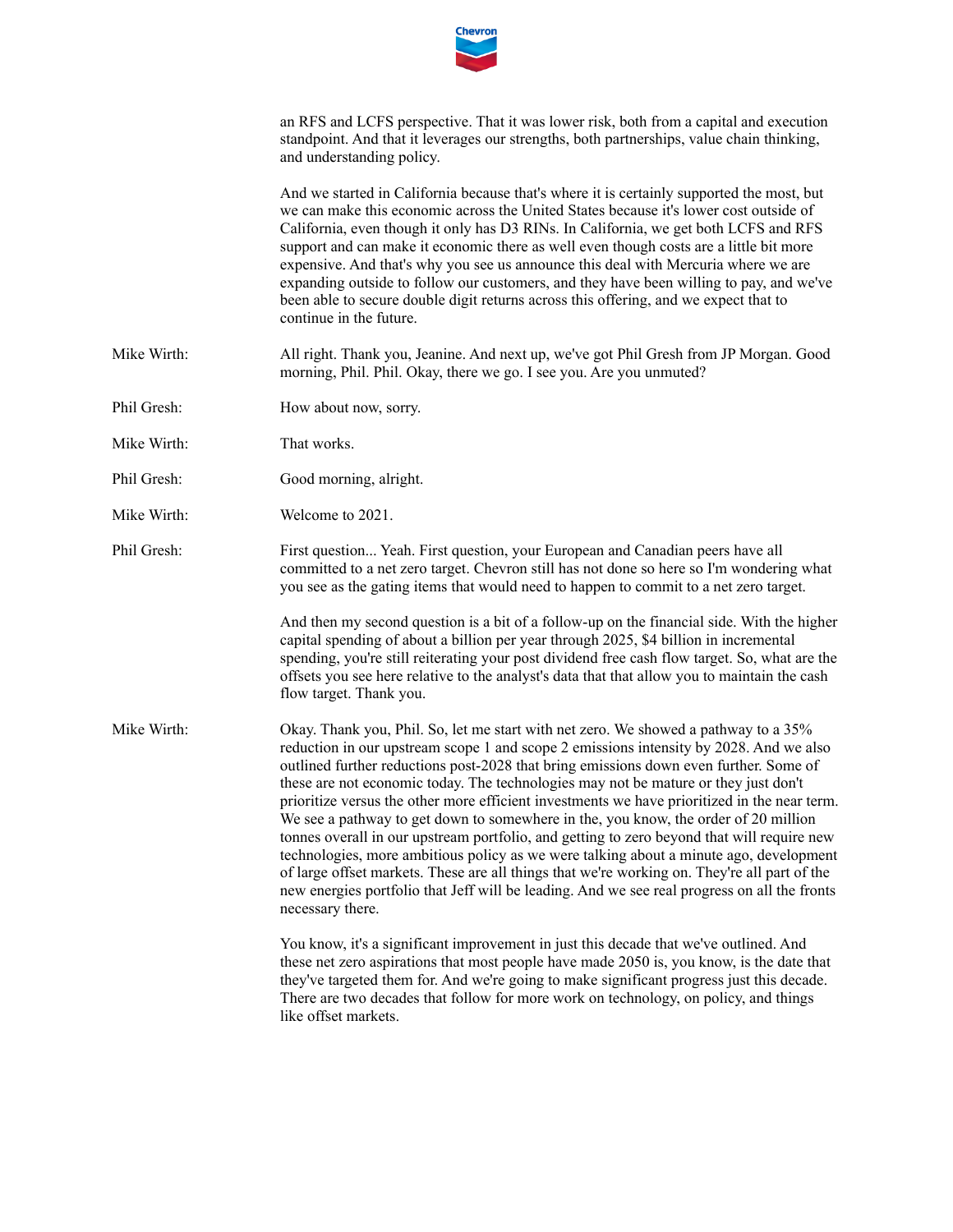

|                                | We've got greater confidence today that those things are maturing. They're accelerating,<br>and as you can see, we're committing more capital to them. The specific net zero<br>aspiration is a topic that we have discussed with our board many times and continue to<br>discuss with our board. And we're going to update our climate report later this year. And I<br>think you can expect to see in that report a response to shareholder votes from this year's<br>annual meeting. And we'll update our thinking on net zero. So, stay tuned for more there,<br>Phil.                                                                                                                                                                                                                                                                                                                                   |
|--------------------------------|--------------------------------------------------------------------------------------------------------------------------------------------------------------------------------------------------------------------------------------------------------------------------------------------------------------------------------------------------------------------------------------------------------------------------------------------------------------------------------------------------------------------------------------------------------------------------------------------------------------------------------------------------------------------------------------------------------------------------------------------------------------------------------------------------------------------------------------------------------------------------------------------------------------|
|                                | On the overall financial performance of the enterprise, we're seeing real delivery of<br>benefits from the transformation that we went through last year and strong performance<br>in our base business. That is on track or even in some instances ahead of pace with what<br>our aspirations were. As we allocate more capital to new energies, it'll affect cash from<br>operations to a certain degree because some of these projects are going to take some time<br>to deliver their benefits. But the overall assessment of our portfolio with the strong<br>performance in our core business, the benefits from the transformation, and what will be<br>a scaled-in investment into new energies. We're still confident that the overall guidance<br>can be delivered. And it's really a testament to the strength of our core business in the<br>traditional side of our energy portfolio. Okay.     |
|                                | Next we're going to go to Neil Mehta from Goldman Sachs.                                                                                                                                                                                                                                                                                                                                                                                                                                                                                                                                                                                                                                                                                                                                                                                                                                                     |
| Neil Mehta:<br>(Goldman Sachs) | Yeah. Thanks a lot. Mike, the first question is around M&A capability, and it has<br>historically been a strength of the organization, as we've seen in recent years on the<br>traditional oil and gas side. Do you think you have that capability as it relates to the clean<br>energy side and do these partnerships create that foundation?                                                                                                                                                                                                                                                                                                                                                                                                                                                                                                                                                               |
|                                | And the follow-up question is around carbon capture. As you said, you've had some<br>experience around this in Australia. Can you talk about lessons learned? And how do you<br>think about progressing that technology going forward, which is, as you said, important<br>to achieving some of the carbon targets we've set up?                                                                                                                                                                                                                                                                                                                                                                                                                                                                                                                                                                             |
| Mike Wirth:                    | Sure. So let me talk about M&A, and then I'm going to ask Jeff who's responsible for<br>CCUS to make some comments on that. Neil, I think the short answer is yes. The<br>discipline that we have exhibited in traditional M&A is a discipline you can expect us to<br>exercise in in new energy M&A.                                                                                                                                                                                                                                                                                                                                                                                                                                                                                                                                                                                                        |
|                                | And so, we have people that are very commercially capable and I think negotiating deals<br>is something we've done across up, mid, and downstream for many years. These are new<br>technologies, but the fundamentals of a commercial transaction remain similar. I think<br>there is a, you know, we've seen a pretty well valued, I'll call it, market for a lot of these<br>startups in green energy here in recent times. We've seen special purpose acquisition<br>vehicles used to take many of them into public markets. And we need to be mindful of<br>some of the lessons we've learned in our industry as we've looked back over the last<br>decade plus, as valuations have shot up. And we need to be sure that we remain<br>disciplined, but I would expect you to see this similar performance in terms of discipline<br>and in commercial skills that our organization has in the M&A space. |
|                                | On CCUS, you know, we've been working with CO2 for decades in terms of enhanced oil<br>recovery. So, transportation of carbon dioxide, injection of carbon dioxide, management<br>of subsurface reservoir, behavior of CO2. We've had big projects, as were mentioned in<br>the remarks today, in both Canada and Australia. And I think there have been a lot of                                                                                                                                                                                                                                                                                                                                                                                                                                                                                                                                            |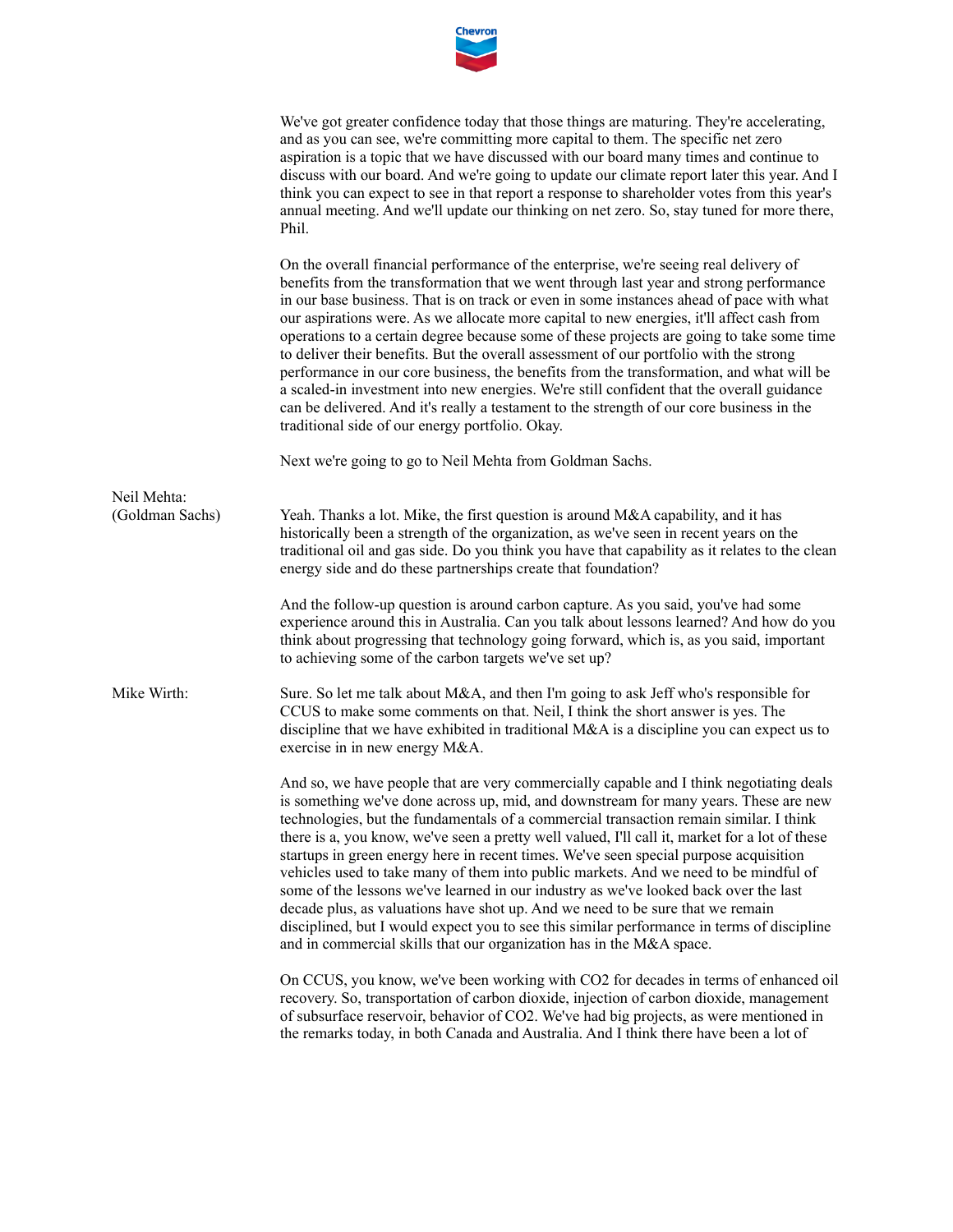

|                                      | lessons. Jeff, you may just want to comment on how those lessons read across to some of<br>the things that we're working on now to expand our CCUS portfolio.                                                                                                                                                                                                                                                                                                                                                                                                                                                                                                                                                                                                                   |
|--------------------------------------|---------------------------------------------------------------------------------------------------------------------------------------------------------------------------------------------------------------------------------------------------------------------------------------------------------------------------------------------------------------------------------------------------------------------------------------------------------------------------------------------------------------------------------------------------------------------------------------------------------------------------------------------------------------------------------------------------------------------------------------------------------------------------------|
| Jeff Gustavson:                      | Thanks, Mike, and thanks, Neil, for the question. Good to see you again. Yeah, there's<br>two pieces to our carbon capture, utilization and storage, or sequestration, strategy.                                                                                                                                                                                                                                                                                                                                                                                                                                                                                                                                                                                                |
|                                      | First, we'll focus on existing Chevron assets. Mike talked about Gorgon. There are a lot<br>of very valuable lessons learned from that project that will carry forward into future<br>projects. We've got a number of carbon capture pilots underway at our San Joaquin Valley<br>upstream operation, and if those turn out to be successful, which we hope they will, we<br>can scale those across the rest of the enterprise.                                                                                                                                                                                                                                                                                                                                                 |
|                                      | We'll focus on our existing businesses, but we're also going to focus on third-party<br>customer businesses, a new third-party customer business, specifically around regional<br>hubs for CCUS. So, these are large, concentrated industrial areas with a number of<br>different emitters. We'd like to come in there on a standalone basis or in a partnership<br>consortium, identify a storage location for the CO2. Obviously, we bring a lot of<br>capabilities, subsurface and other in that area, but also build out the CO2 transportation<br>and distribution infrastructure to then be able to go out to all of those potential customers<br>and provide a full CO2 CCUS service, or provide a customized solution depending on<br>what the customer's needs may be. |
|                                      | In this space, it's about the assets, our capabilities, and also the customers that we can<br>bring into the CCUS market, but also into all of these new energies businesses that we're<br>going to scale over time.                                                                                                                                                                                                                                                                                                                                                                                                                                                                                                                                                            |
| Mike Wirth:                          | Okay, Neil. Thank you very much. We're going to go next to Devin McDermott from<br>Morgan Stanley. Good morning, Devin.                                                                                                                                                                                                                                                                                                                                                                                                                                                                                                                                                                                                                                                         |
| Devin McDermott:<br>(Morgan Stanley) | Good morning. Thanks for taking my question and thanks for the helpful update today.<br>So, my first question is actually on carbon-neutral LNG. I think you'd had a remark<br>earlier about a deal you had signed for emissions tagging for some of the LNG sales, and<br>one of the things we've seen evolve in that market has been emissions offsets paired with<br>certain cargoes. When you look at your LNG business, and also the emissions trading or<br>offset business that you have in place, can you talk a little bit about the evolution of the<br>opportunity set there tied to carbon-neutral LNG? And also whether or not you're seeing<br>buyers willing to pay a premium for low-carbon or no-carbon cargoes? That's question                               |
|                                      | one.<br>And then question two is on the downstream side and some of the renewable fuels<br>investments. I think you mentioned that the Bunge partnership covers about 30% of your<br>feedstock needs. Can you talk a little bit about the plans for that other 70% and what<br>you've done to secure feedstock costs?                                                                                                                                                                                                                                                                                                                                                                                                                                                           |
| Mike Wirth:                          | Okay, yeah, thanks, Devin. Broadly speaking, we are seeing more interest from<br>customers in paired contracts and looking to understand the full value chain carbon<br>footprint of products. And I think that's a trend that we're likely to see continuing in LNG,<br>but also in other products. And I think you raise a really important question, which is,<br>generally there is a cost that comes with these things, and to what extent is the market<br>willing to bear that cost?                                                                                                                                                                                                                                                                                     |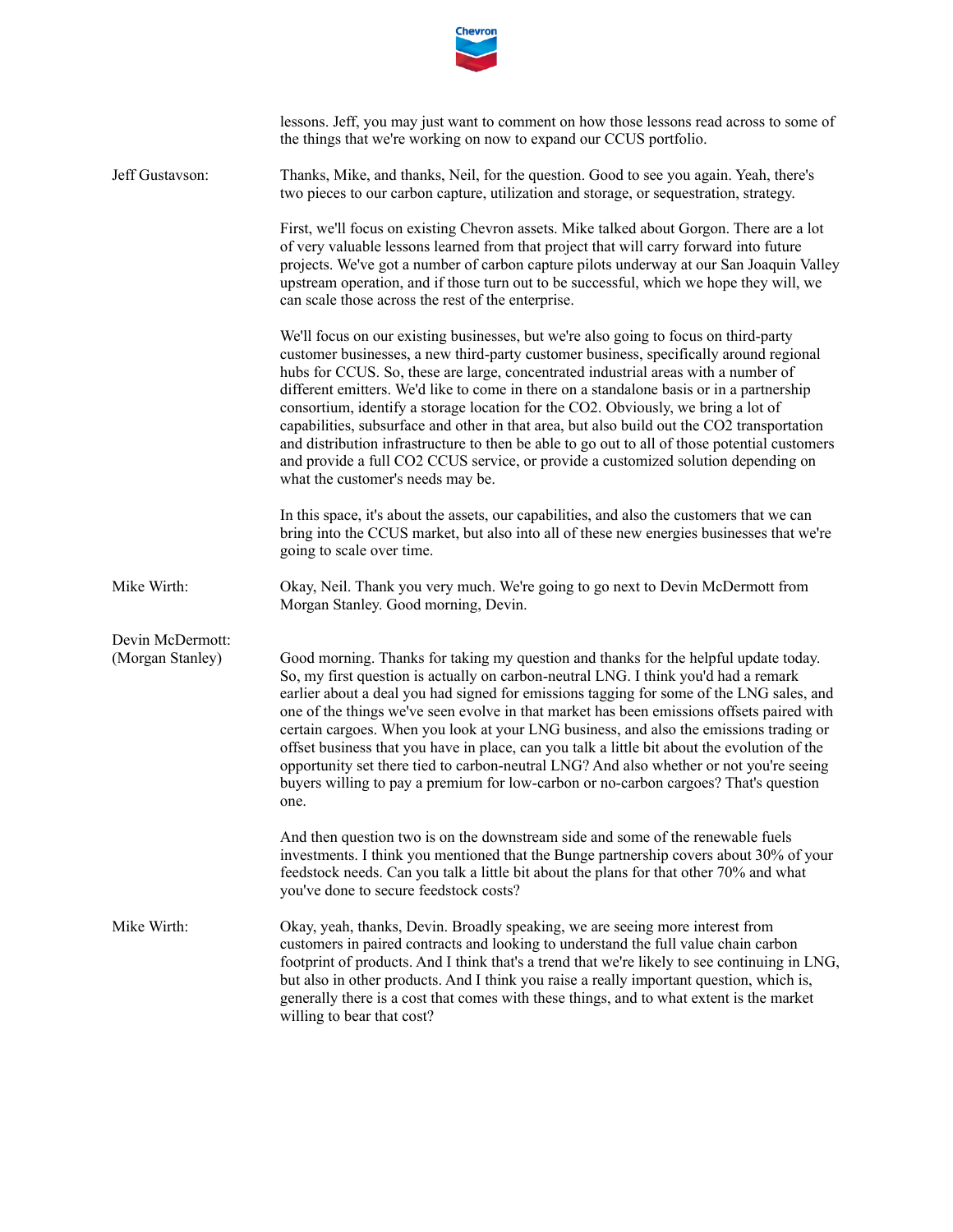

I think that's something we're going to discover over time, and I think customers, you know, in the first instance would like to have everything at the same cost. I think that's probably not going to turn out to be realistic across most energy products, but Jeff, maybe you can comment a little bit more on that because it was in your portion of our remarks today. And then from there, we'll just go straight over to Mark to handle the question about Bunge and the rest of our renewable feedstock sourcing. Jeff Gustavson: Thanks, Mike. And thanks for the question. We are seeing an increase, a significant increase in demand for what we refer to as voluntary carbon credits attached to our products. I talked about an agreement we have with Pavilion Energy, a five-year LNG sales agreement, that's a great example where Pavilion expressed an interest to carbon footprint the volumes that were being sold to them, and that could lead to an advancement of attaching credits to those volumes going forward. We're also in discussions with a lot of other customers and not just in the LNG space, but across our upstream, midstream, and downstream and chemicals businesses. There're three sources of demand. We already have a lot of experience in the credits arena in meeting our compliance commitments, and I talked about some of the key geographies around the world where we already do that. We're building experience in the voluntary segment, which is another source of demand. And we're looking to build a much bigger carbon credit business by investing in nature-based projects, building that business, being able to attach more of these credits to other products that we sell to meet the voluntary demand, but also to trade some of these credits over time. Mike talked about this in his comments. We see this as a part of the new energy space that could scale significantly in the years to come. I'll hand it over to Mark now to talk about Bunge. Mark Nelson: Devin, thanks for the question. You may recall back in our investor day, we talked about when it came to renewable fuels and especially renewable diesel and sustainable aviation fuel, that we had three beliefs that were really important to us. One was that feedstocks were going to be critical. The second was that margins were going to normalize and so we needed to be capital efficient. And then of course we had to have a good place to sell the product. I think you'll see that we're activating all of those elements in our discussions earlier today. And we're really excited about the Bunge partnership. The 50/50 venture, just to step back for a moment, it essentially secures supply today from existing crushers. It allows us a platform for growth with Bunge. It allows us to partner with a leader who cares about sustainable agriculture. And finally, it allows us to participate in the margin of crushing and pre-treatment. And I know you all know this, but just two years ago, 3/4 of the soybean-based renewable diesel margin was in the R&M side, the refining and marketing side of the business, and here in the last two months, it's actually been in the pre-treatment and crusher side of the equation and starting to work its way back. And the Bunge relationship allows us to secure supply from existing assets, allows us to grow with Bunge, and allows us to participate in that margin structure. In addition to growing with Bunge, we have a desire to be a part of all of the generations of feedstocks. The arrangement with Bunge focuses today on the first generation, which would be soy, we would expect to grow into second-generation of the tallow type of biofeedstock, and then finally, maybe into algae. We'll continue to grow both with Bunge and in regard to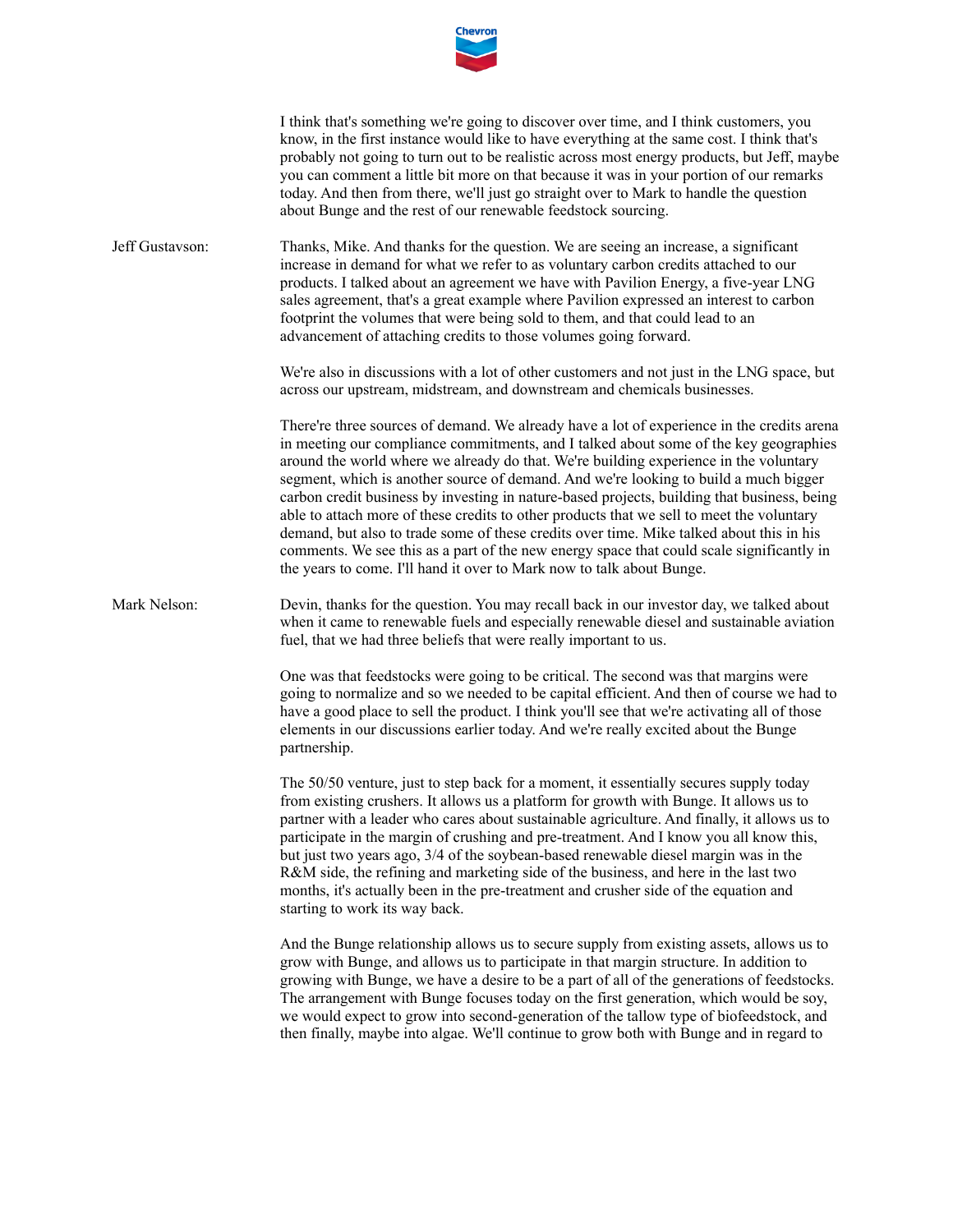

these other generations of feedstocks.

|                                    | And what's really nice about this Bunge relationship is the facilities in Destrehan,<br>Louisiana and Cairo, Illinois. These are proven, high quality, high performing assets with<br>waterway access, and 7,000 tons per day of output, and we can grow that with them. In<br>fact, we've committed to do that by 2024. The 30% is a start. We'll continue to grow with<br>Bunge and we'll look for other sources as well. Thanks for the question.                                                                                                                                                                                       |
|------------------------------------|--------------------------------------------------------------------------------------------------------------------------------------------------------------------------------------------------------------------------------------------------------------------------------------------------------------------------------------------------------------------------------------------------------------------------------------------------------------------------------------------------------------------------------------------------------------------------------------------------------------------------------------------|
| Mike Wirth:                        | Yeah, Devin, I think just to close out on that, you know, some of the points Mark makes<br>are important. The fundamentals in some of these value chain businesses don't change so<br>reliable high-quality feedstocks matter. Margins move across those value chains, capital<br>efficiency matters. And then we do want to be able to source from multiple sources. And<br>the relationship with Bunge is a great start and one that can grow, but it doesn't preclude<br>other similar kinds of arrangements that you could see us enter into as well. Okay, let's<br>go to Doug Leggate with Bank of America next. Good morning, Doug. |
| Doug Leggate:<br>(Bank of America) | Good morning, Mike. Hopefully you can see me okay. Thanks for taking my questions.                                                                                                                                                                                                                                                                                                                                                                                                                                                                                                                                                         |
|                                    | So you've given us about a billion dollars of cash flow for the run rate at the end of 2028.<br>Can you give us an idea of what you think the incremental returns are going to look like<br>relative to the broader business? And I guess what I'm really trying to understand is how<br>you came up with the scaling of how much you want to allocate to this business, cause I<br>guess you're going to get the comment that it's still quite a bit lower as a percentage of<br>your spending compared to say your European peers. So that's my first question.                                                                          |
|                                    | My second question is really more California-centric. The scoping committee meeting<br>that CARB held on the 17th of August, and I guess the meeting before that, on the 2nd of<br>August, there were some interesting things in there regarding what may or may not be<br>included for LCFS credits going forward. One of the things that caught our attention was<br>that carbon capture and storage may not be included as one potential scenario. I just<br>wonder to what extent you've taken, you know, the range of possibilities into account as<br>you've put together your strategy?                                             |
| Mike Wirth:                        | Okay, thanks Doug. First of all, on scale and returns, we think these are going to deliver<br>competitive returns within our portfolio. And we're serious about delivering higher<br>returns and a number of these investments today offer double digit returns. And, and we<br>would expect, broadly speaking, to see that out of this portfolio, as we get out to the end<br>of the decade.                                                                                                                                                                                                                                              |
|                                    | Now I said, in my comments, some projects are no doubt going to work out better than<br>others, and these are less mature technologies. These are emerging markets, these are new<br>value chains. And so, I would say there's a higher beta around the outcomes here. And we<br>may find some that exceed our expectations and, I'm certain, there will be some that we<br>learn a lot and fall short, but as a portfolio, we feel like these will be delivering double-<br>digit and competitive returns.                                                                                                                                |
|                                    | In terms of scale, Doug, I recognize the point about comparing it to our traditional<br>business, but you have to look at the scale of our traditional business and the scale of<br>these businesses today. And, and throwing more money at them faster, in some cases, isn't<br>going to accelerate technology or market adoption. And we've outlined what we believe<br>are ambitious growth targets off of a small base, because these are nascent businesses.                                                                                                                                                                          |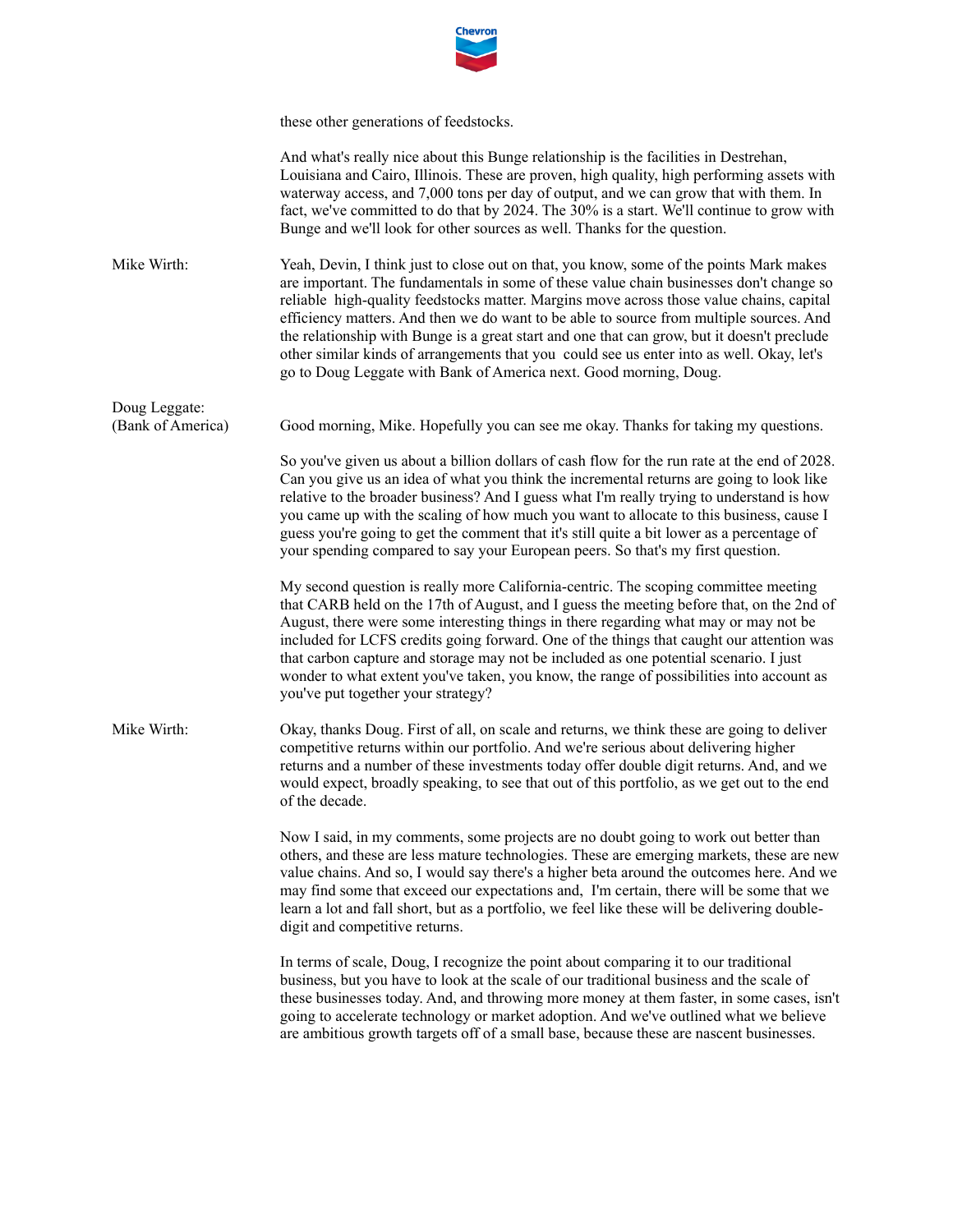

|                 | This is different than wind and solar, which you've got two decades or more of<br>technology and market development that make them relatively mature compared to the<br>kinds of things that we're talking about today. So, \$10 billion over the next several years<br>is a sizable commitment into growing these technologies, and look, I hope the returns in<br>the market development of policy are so good that we find more than that. This is what<br>we believe today. We've got a robust pipeline of discussions underway. You've seen a<br>number of announcements here in the last several weeks that reflect a large, you know,<br>body of commercial activity that's been underway for some time and is beginning to<br>mature. |
|-----------------|-----------------------------------------------------------------------------------------------------------------------------------------------------------------------------------------------------------------------------------------------------------------------------------------------------------------------------------------------------------------------------------------------------------------------------------------------------------------------------------------------------------------------------------------------------------------------------------------------------------------------------------------------------------------------------------------------------------------------------------------------|
|                 | We'll continue to update you on both returns on capital commitment. This is our best<br>view today and we've been working on it for quite some time. We've got confidence in<br>what we're outlining, but as I said, we'll know more a year from now, two years from<br>now, and update you on that.                                                                                                                                                                                                                                                                                                                                                                                                                                          |
|                 | Your question on CARB and the evolution of policy in California, I'm going to ask Bruce<br>to add a little bit of detail to this in a minute. What I'll just say, Doug, is we've been on a<br>journey with the state of California for decades. As California has sought to be a leader in<br>environmental policy on water, on fuel, on emissions, on criteria pollutants, and now on<br>greenhouse gas emissions. And we have a long and very collaborative and constructive<br>working relationship with the Air Resources Board.                                                                                                                                                                                                          |
|                 | We understand their priority on carbon neutrality, and we certainly agree with that and<br>support that. And there's no doubt that partnerships will be vital and essential in<br>delivering on California's aspiration to become carbon neutral. And so, we intend to be a<br>good partner there and to work with the Air Resources Board and with many other<br>partners in the state to make that happen.                                                                                                                                                                                                                                                                                                                                  |
|                 | Bruce, you may want to comment a little more specifically on the state of rulemaking and<br>the other aspects of Doug's question.                                                                                                                                                                                                                                                                                                                                                                                                                                                                                                                                                                                                             |
| Bruce Niemeyer: | Sure, Mike. The question of the role of carbon capture in the state's journey to carbon<br>neutrality has really been, you know, on the table from the outset. And as you look at<br>every scenario, carbon capture is an important element in achieving carbon neutrality for<br>the state.                                                                                                                                                                                                                                                                                                                                                                                                                                                  |
|                 | We have assets and capabilities that position us to be a partner with the state and,<br>importantly, other parts of the economy in the state to seek and allow the entire economy<br>to achieve carbon neutrality.                                                                                                                                                                                                                                                                                                                                                                                                                                                                                                                            |
|                 | Jeff mentioned Project Mendota, which is our first tangible effort in the state which will<br>deal with and support the agricultural industry in the center of the state. We have other<br>project concepts. He also mentioned hubs and those hubs provide platforms for us to<br>partner with other industries in the state and help the state move effectively towards<br>carbon neutrality. And so, as Mike said, we'll continue to work with regulators in a<br>variety of settings, as we work to support the state's overall efforts. Thanks for the<br>question.                                                                                                                                                                       |
| Mike Wirth:     | Let's move next to Alastair Syme from Citi.                                                                                                                                                                                                                                                                                                                                                                                                                                                                                                                                                                                                                                                                                                   |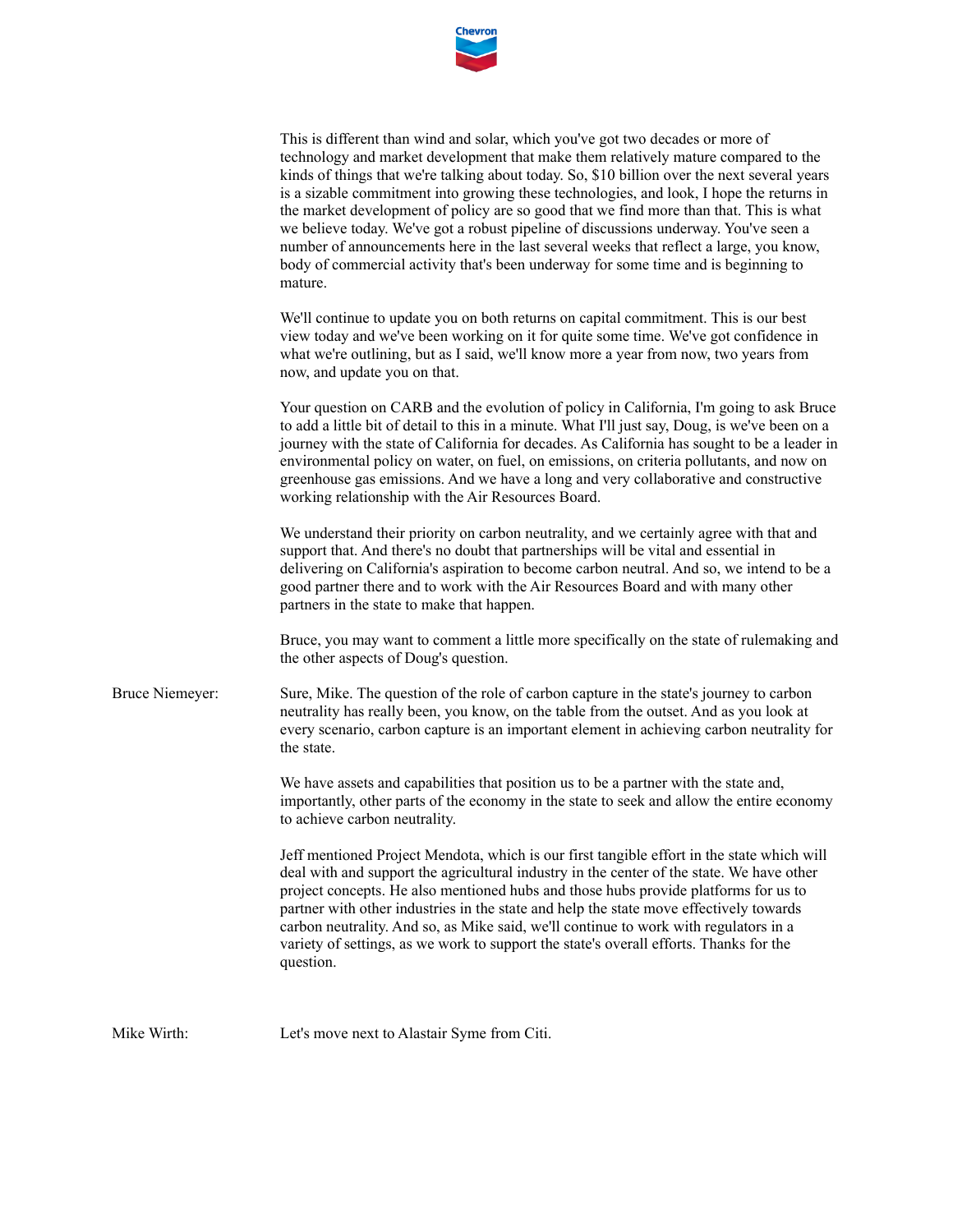

| Alastair Syme:  |                                                                                                                                                                                                                                                                                                                                                                                                                                                                                                           |
|-----------------|-----------------------------------------------------------------------------------------------------------------------------------------------------------------------------------------------------------------------------------------------------------------------------------------------------------------------------------------------------------------------------------------------------------------------------------------------------------------------------------------------------------|
| (Citi)          | Thanks, Mike. Thanks for the presentation. Mike, can I ask, on the \$10 billion of<br>incremental capital, you know, roughly how that splits between upstream scope 1<br>reduction? What you're doing in the downstream? and I guess what's rest, which I guess<br>is, you know, offsets and hydrogen?                                                                                                                                                                                                    |
|                 | And then secondly, and I guess similarly on the billion dollars of cash flow, you know,<br>are we including upstream scope 1 reduction gains in there? For example, you know, if<br>you capture gas that was previously flared and sell that as a revenue source. Thank you.                                                                                                                                                                                                                              |
| Mike Wirth:     | Yep. So, Alastair, broadly speaking, we've got a chart in there, the bars are a little bit<br>fuzzy, because these things are not entirely precise. But on the \$10 billion, you can think<br>of that as roughly \$3 billion on carbon capture and storage and offsets. Another \$3 billion<br>on renewable fuels, about \$2 billion on hydrogen, and about \$2 billion on greenhouse gas<br>reduction activities within our own portfolio. That's the view today.                                        |
|                 | And as you look for it on the billion dollars in cash flow, I think by [2030] we'll see<br>roughly half of that coming from renewable fuels, which are a little bit easier to drop into<br>value chains today, a little bit more mature, and certainly something that we're growing<br>aggressively. And you'll see another portion of that coming from CCUS as it begins to<br>penetrate and then hydrogen would make up the balance.                                                                    |
|                 | And there is, I think, a small contribution, to be honest with you, I can't recall, we can<br>have Rodrick clarify for you, whether our let's say methane that is captured. Bruce talked<br>about replacing methane with nitrogen in tank blankets, for instance. I can't remember<br>where that drops in.                                                                                                                                                                                                |
|                 | But renewable fuels clearly in the early part of this are going to be the larger contributor<br>to cash flow. Hydrogen, CCUS are going to take longer to get some of these projects up<br>to scale and they become bigger contributors further out, and the capital allocation is as I<br>indicated. Thanks very much for the question. Let's move next to Manav Gupta from<br>Credit Suisse.                                                                                                             |
| Manav Gupta:    |                                                                                                                                                                                                                                                                                                                                                                                                                                                                                                           |
| (Credit Suisse) | Hey guys, thank you for the presentation. It's interesting, you've put out hundred<br>thousand [in 2030] barrels between SAF and RD. Can you help us clarify what<br>percentage would be RD and what would be SAF? And the reason I'm asking this<br>question is because at this point there's more common support for RD than SAF, you get<br>1.6 RINS for SAF and 1.7 for RD. So do you expect some kind of policy change from the<br>government which will help you grow SAF at a faster rate than RD? |
| Mike Wirth:     | Yeah, Manav, I'll just take that one and I'll say you do have stronger policy support today<br>for RD than for Sustainable Aviation Fuel. Discussions underway on trying to create<br>similar kinds of incentives for Sustainable Aviation Fuel. Big part of our business is to<br>create flexibility and options here.                                                                                                                                                                                   |
|                 | And whether you're talking about the overall rate of demand growth for energy in the<br>world or the mix in the broadest sense between coal, oil and gas, renewables, hydro or<br>you get right down into fuels like distillates and you're looking at renewable diesels,<br>sustainable aviation fuel or conventional versions of those fuels. We have the capabilities<br>to deliver across the spectrum and we're investing in our refineries and Mark made                                            |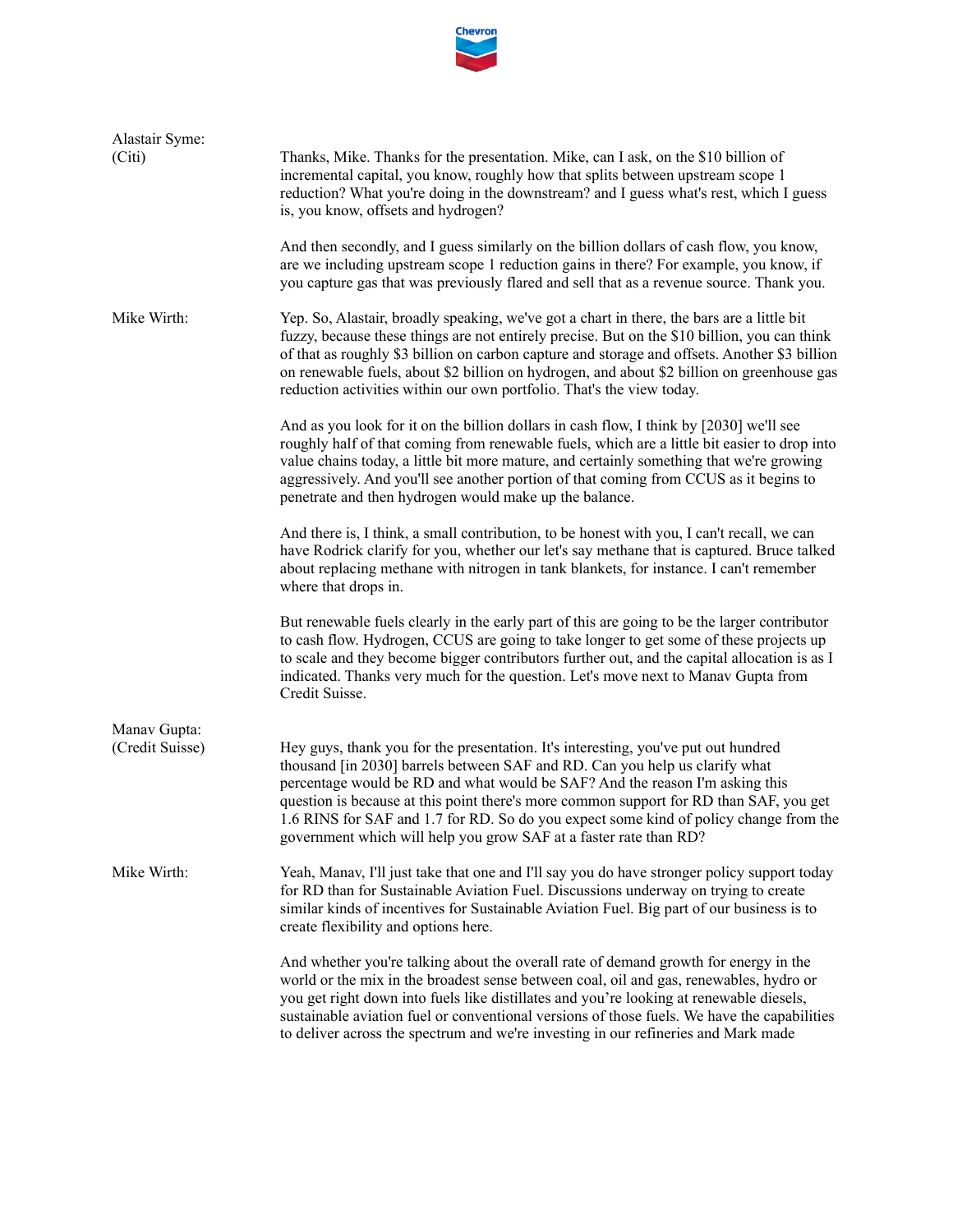

| mention of this, to create flexibility in our processing units, to process traditional or<br>renewable feedstocks and to convert that into a variety of products.                                                                                                                                                                                                                                                                                                                                                                                                                                                                                                                                                                                                                             |
|-----------------------------------------------------------------------------------------------------------------------------------------------------------------------------------------------------------------------------------------------------------------------------------------------------------------------------------------------------------------------------------------------------------------------------------------------------------------------------------------------------------------------------------------------------------------------------------------------------------------------------------------------------------------------------------------------------------------------------------------------------------------------------------------------|
| Ultimately the allocation of those products will be a function of market signals, policy<br>and customer demand and we didn't get more specific than 100,000 [barrels per day]<br>because we intend to be flexible and have the capacity but at this point it's not entirely<br>clear how the split will break down.                                                                                                                                                                                                                                                                                                                                                                                                                                                                          |
| And we'll continue to update you on these things as they evolve but we don't intend to get<br>locked into a point solution which if policy doesn't show up now we've got capital that<br>we perhaps shouldn't have invested. We're going to try to be very efficient in our capital<br>investments, create flexibility, create options and then as markets clarify and demand<br>emerges, we'll meet that and perhaps lean into that with subsequent investments.                                                                                                                                                                                                                                                                                                                             |
| Thank you very much, next we're going to have Paul Cheng at Scotiabank. Good<br>morning, Paul. Paul you might be muted.                                                                                                                                                                                                                                                                                                                                                                                                                                                                                                                                                                                                                                                                       |
| Can you hear me?                                                                                                                                                                                                                                                                                                                                                                                                                                                                                                                                                                                                                                                                                                                                                                              |
| So, I have to apologize first because I have some connection issues. So, you may have<br>already answered the questions. If you have, please let me know. When we're looking at<br>higher returns, lower carbon, that slogan. Can you give us  because the nature of the<br>business in your \$10 billion investment is different than your traditional projects  how<br>the return profile or how the criteria, is any difference in how you look at those<br>businesses and how you judge whether it is a good business? So that's the first question<br>trying to understand that when you're looking at those \$10 billion investments from a<br>return criteria, are they different than, or how are they different than when you're looking<br>at what is more important and different? |
| The second one is that when we're looking at the renewable diesel business, everyone<br>seems to be going into that, the barrier of entry is close to zero. As long as you have<br>money, you can build a renewable diesel plat. We have recently conducted an exercise.<br>And one we find is quite alarming that with not even mentioning that you guys joined the<br>new renewable diesel capacity, just on the existing plan. Seems like we're going to have a<br>major problem with the feedstock and also the LCFS credits probably going to become<br>oversupplied. And that margin is going to come down a lot. So how are you going to save<br>out on that? Thank you.                                                                                                               |
|                                                                                                                                                                                                                                                                                                                                                                                                                                                                                                                                                                                                                                                                                                                                                                                               |

Mike Wirth: Okay, Paul, thank you. Look, these are businesses that are emerging and so the returns... I'll start with your, the latter part of your question and work back to the broader issue. You know, you may not have heard Mark say, but earlier in response to another question, he said, we expect margins to normalize, which is code for come down. And for the reasons you identified.

> Mark also said, we're going to be very efficient in our deployment of capital. We're making a conversion of existing refinery units at modest capital investments to create the flexibility here, as opposed to green field plants where you've got a very different capital profile. And so we're mindful of the way these markets can evolve. And we've been in the commodity business for a long time. We've seen overbuild vis-a-vis demand and what that does. And we're very conscious of that. And I think savvy investors in new energies need to recognize that at the core, these are all commodity markets and they're going to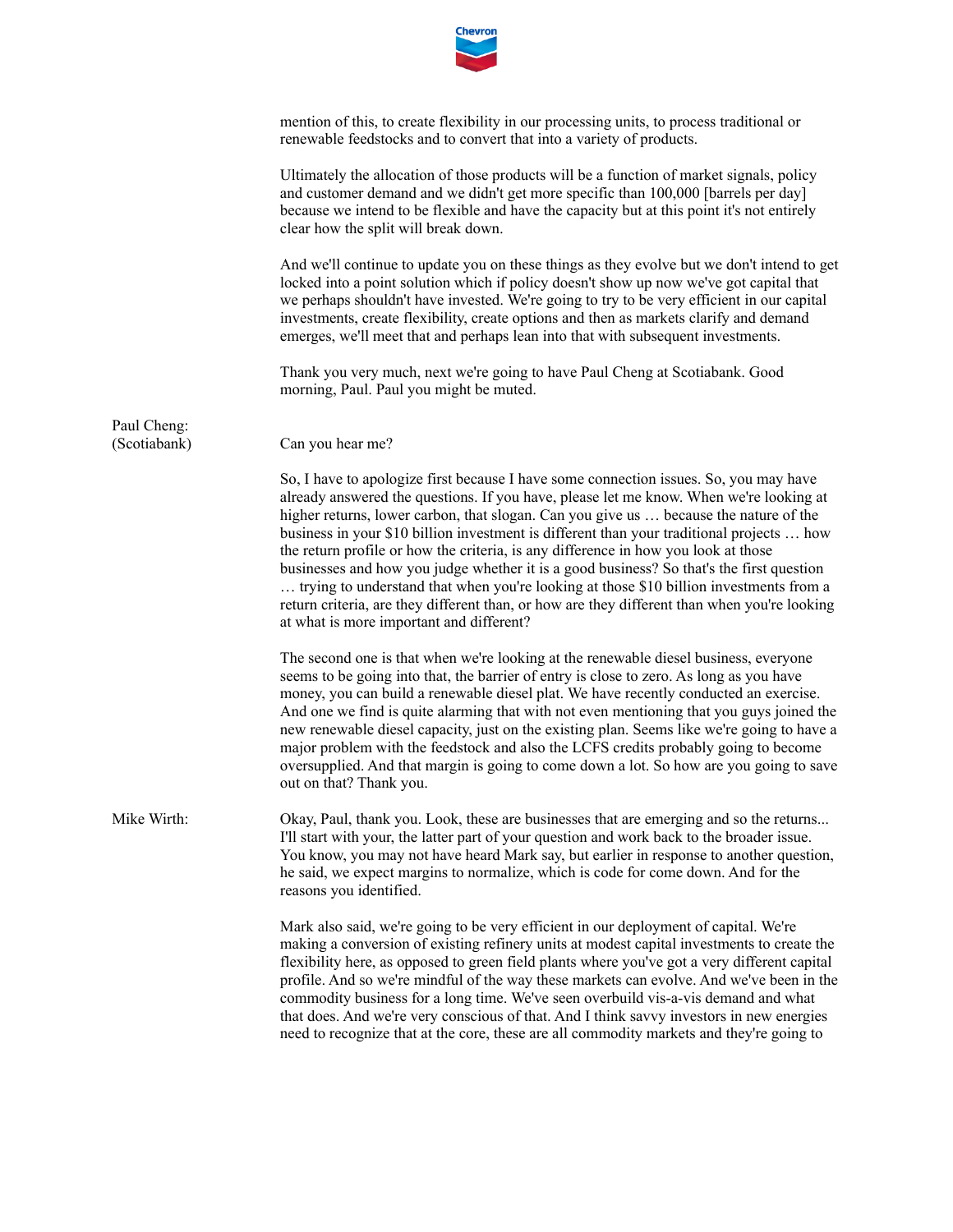

have commodity attributes that drive financials. And that's something that we are building our business with that very much in mind.

|                             | To the broader topic, Paul, I did say earlier, we expect these to be competitive with our<br>other businesses and frankly, the kinds of things we're looking at now, be it renewable<br>fuels, carbon capture, hydrogen, offsets we've got expectations for double-digit returns<br>out of these things.                                                                                                                                                                                                                                                                                                     |
|-----------------------------|--------------------------------------------------------------------------------------------------------------------------------------------------------------------------------------------------------------------------------------------------------------------------------------------------------------------------------------------------------------------------------------------------------------------------------------------------------------------------------------------------------------------------------------------------------------------------------------------------------------|
|                             | If we look at renewable power, it's hard to find even levered returns that get into the<br>double digits on wind and solar, which is one of the reasons why that's not part of our<br>strategy. We think there's plenty of capital. We think there's plenty of capability and<br>there's good developers out there. We don't see the opportunity to create competitive<br>advantage or strong returns that benefit our portfolios.                                                                                                                                                                           |
|                             | Over time, we're going to find out how the returns on these businesses mature, and they'll<br>be a function of the things we've already mentioned, technology advancements, market<br>development, policy, customer demand, and we've got assumptions on these things today.<br>We've got our best view, but I've got to say the error bars around them are wider than they<br>would be around our traditional business because these are new businesses and they're<br>emerging businesses, and we're stepping into this with our eyes wide open.                                                           |
|                             | We talked about where we're going to start, and it's where you've got existing policy,<br>you've got existing markets, you've got existing customers that are looking for these<br>products, and we'll then build out, learn there and look for opportunities to extend those<br>lessons into other markets where we see the same kinds of trends emerging. So, a little bit<br>of a different set of risks that we'll be managing through here, but we haven't lowered the<br>bar for returns. That's the bottom line. Okay, next, we're going to go to Biraj Borkhataria<br>from RBC. Good morning, Biraj. |
| Biraj Borkhataria:<br>(RBC) | Hi, thanks for taking my question. So, your strategy involves a growing reliance on the<br>voluntary carbon market, and this is driven by customer demand, I guess, but there's been<br>some criticisms around those markets because of transparency or the consistency in what<br>it takes to generate a credit and pricing and things like that.                                                                                                                                                                                                                                                           |
|                             | So, could you talk about your experience so far? And it seems like you and a number of<br>your peers will have a large presence in these markets going forward, and they're<br>evolving pretty quickly. So, I was wondering if any concerns have come up so far in how<br>you're thinking about those evolving markets? Thank you.                                                                                                                                                                                                                                                                           |
| Mike Wirth:                 | Yeah, Biraj, thank you for the question. I'm going to ask Jeff to speak to this a little bit<br>more because although, as he said, he's new in his role, this is an area where he's been<br>getting a lot smarter fast. We need to have markets that have strong assurance, and that<br>people can trust. You can look at the history of the Renewable Fuel Standard in RINs, and<br>the early days in RINS, for a while there, it was more successful in stimulating kind of<br>dodgy and questionable RIN activity than it was in actually stimulating new technologies.                                   |
|                             | And so as these markets come into existence, there need to be agreed standards and<br>assurance mechanisms that a market participants can rely on. These kinds of things are<br>being worked. Jeff, maybe you can talk a little bit about where we are now and how we<br>see this evolving in the coming years.                                                                                                                                                                                                                                                                                              |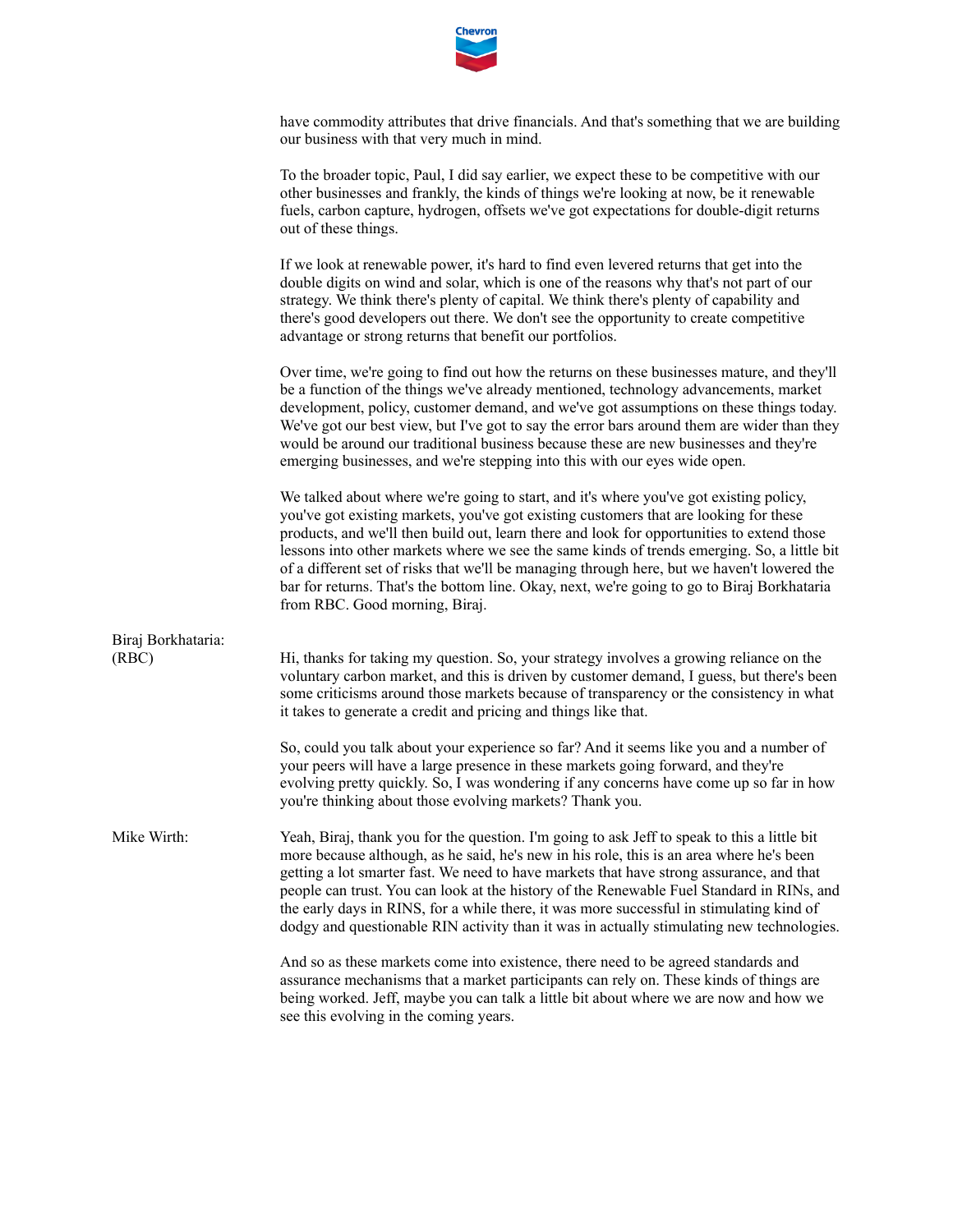

| Jeff Gustavson:            | Yeah, thanks, Mike, and thanks for the question, Biraj. It's a really good one and I think<br>one that's sometimes overlooked. The importance of growing this sector really depends<br>on having a very stable base, very transparent reporting, standardized reporting around<br>the world, convergence around the world so we know what a good credit is, what a<br>quality credit is and what one isn't, and we can work towards generating more quality<br>credits versus non-quality, non-standard, less transparent ones.                                                |
|----------------------------|--------------------------------------------------------------------------------------------------------------------------------------------------------------------------------------------------------------------------------------------------------------------------------------------------------------------------------------------------------------------------------------------------------------------------------------------------------------------------------------------------------------------------------------------------------------------------------|
|                            | This is something that will support the future growth of these markets, and it's something<br>that Chevron's been working on for a number of years, going back decades, in fact, in<br>internally footprinting our own carbon emissions. And you've seen the progress that<br>we've made. If you look back at just in the last few years, the transparency and the data<br>quality where we've taken things inside the company, we've seen significant improvement<br>there.                                                                                                   |
|                            | We're also taking that knowledge, so that you might think of that as an asset and a<br>capability of the company. We're also involved in many external organizations that are<br>working this issue globally, and we'll share the lessons that we've learned managing this<br>inside the company to help grow the transparency and standardized reporting around the<br>world, which as you said, will support growth in this market going forward. Thank you<br>for the question.                                                                                             |
| Mike Wirth:                | Yeah. Biraj, thank you. We've got, you know, we go all the way back to, I recall under the<br>UN clean development mechanism, I think it was, our Darajat geothermal project in<br>Indonesia nearly 20 years ago. We were certifying tradable offsets. And this is an area<br>where we've got deep expertise and are working with many others now to extend it into a<br>lot of the emerging fields that hopefully can help us create these, you know, these offsets<br>that can be part of the solution. Okay. Let's go to Jason Gabelman from Cowen. Good<br>morning, Jason. |
| Jason Gabelman:<br>(Cowen) | Good morning. Thanks for taking my question. The first, just on the carbon reduction that<br>you've laid out, 30 million tonnes. It appears 25 of that through 2030 is from carbon<br>capture. So is all the remaining activity just reducing emissions by 5 million tonnes of<br>carbon dioxide through 2030? It sounds a bit low. I don't know if there's something<br>unique to the way you're accounting for emission reductions.                                                                                                                                          |
|                            | And then the second question is just on the capital spend, the \$10 billion you laid out. It<br>seems like a decent amount of that is within joint ventures. I wonder if there's any<br>leverage that you're using within those ventures to hit your growth targets, or if that's<br>something that you could utilize if these businesses turn out to be good businesses to<br>invest in, to increase your investments. Thanks.                                                                                                                                                |
| Mike Wirth:                | Yeah, Jason, so you know, the overall magnitude has a lot of assumptions built into it.<br>And you know, one of the biggest uncertainties that that exists right now is who actually<br>takes credit for the reductions that you attribute to your activities. Whether it's green<br>hydrogen, renewable diesel, sustainable aviation fuel, or carbon capture and storage<br>potentially paired with an LNG sale, for instance.                                                                                                                                                |
|                            | There are people out there across the economy that have made pledges, set targets,<br>declared ambitions to reduce their carbon footprint scope 1, scope 2, scope 3, they come<br>in all different flavors and constructs. But one of the things we're finding is we, you<br>know, we build out our business here in the early days is, you know, the ownership of that                                                                                                                                                                                                        |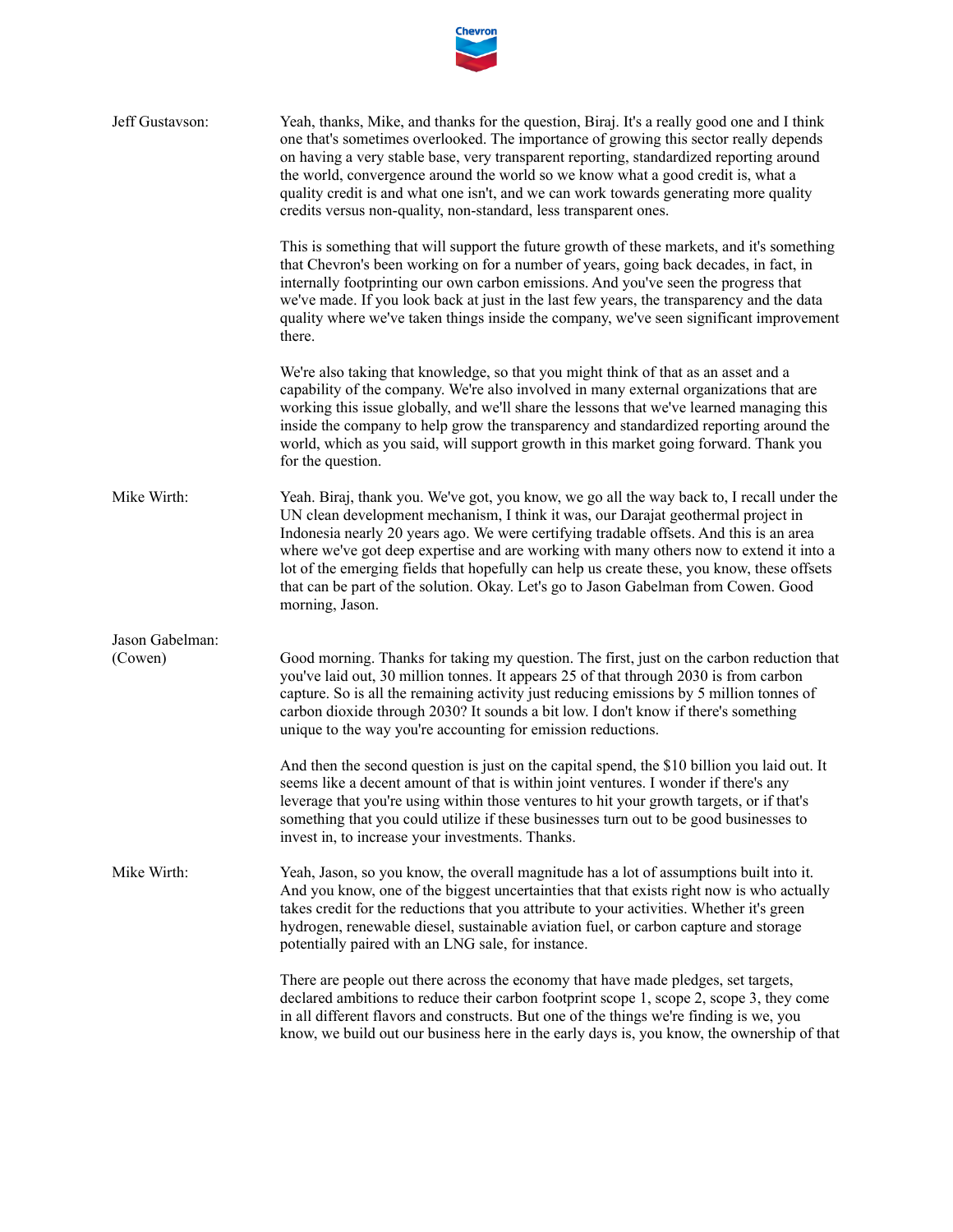

credit becomes very important because it allows someone to make progress towards their declared ambition. And so, it becomes a pretty important commercial element of any agreement that we enter into.

And we haven't necessarily assumed that we retain a hundred percent of those credits now. So, what we've defined there, the 30 million tonnes [in 2028] would be what we think are a reasonable expectation of what we can deliver. And there could be more, to your point, I hope there is more, but how that gets allocated and who gets to take credit for it remains, I think, to be to be seen, ultimately almost transaction by transaction. And then as you aggregate these things up, the issues of reporting become very real.

And, you know, I think most of you have probably studied this, and, you know, if you have multiple players claiming the same reduction, you didn't reduce one tonne of carbon ten times, just because 10 different people some way can lay claim to that. And we're trying not to get in a position where we've laid out ambitions that we don't believe are realistic and deliverable. We'll continue to say more about that.

Your second question, I guess, was about partnerships, joint ventures, and one of the attributes of our company that I'm really proud of is partnering. It's been in our vision forever to be, you know, most respected for people, partnership, and performance. We work hard on partnering and Jeff talked about it in his remarks that we have a long history around the world in all different kinds of circumstances, of working well with partners to deliver value. Sometimes these partners are governments. Sometimes there are others in our industry. Sometimes there are people in other industries and we really do have a culture of finding mutually beneficial outcomes. And I think this business will be especially dependent upon that because we're talking about new technologies, we're talking about new value chains, and we're talking about everybody being part of making progress on this big issue.

And so I think that the opportunity for us to attract more capital into projects, into various sectors, and figure out which partners are going to carry, which piece of these things is something that we are well-positioned to do. Carbon capture and storage, as Jeff said, these big hubs, you're going to have lots of players involved in emitters, lots of people that have storage capacity, midstream infrastructure players, et cetera, and putting those together will be complex, but it's no more complex than putting together a big LNG project a project in Kazakhstan. It's just you're moving a different commodity and ultimately creating a different, you know, meeting a different market need. So I think that's an area that we can leverage a lot of our history and a lot of our strengths to really make progress here. Okay. Let's go to Roger Read from Wells Fargo.

| Roger Read:<br>(Wells Fargo) | Yeah. Hey, good morning. And thanks for everything. Hopefully you can hear me all<br>right. I think I had a little tropical storm Nicholas power drop and disconnection earlier.                                                                                                                                                                                                                                             |
|------------------------------|------------------------------------------------------------------------------------------------------------------------------------------------------------------------------------------------------------------------------------------------------------------------------------------------------------------------------------------------------------------------------------------------------------------------------|
| Mike Wirth:                  | I hope you're staying dry.                                                                                                                                                                                                                                                                                                                                                                                                   |
| Roger Read:                  | Yeah. Yeah. We're good. Thanks. I know we just blinked off. Anyway, my quick question<br>is to get kind of back to the earnings, the cash flow potential here and there are so many<br>moving parts, right? There's policy, there's customer demand for some of these products.<br>And I believe Mike, you mentioned earlier, you know, the challenge of what are they<br>willing to pay for versus what they're asking for. |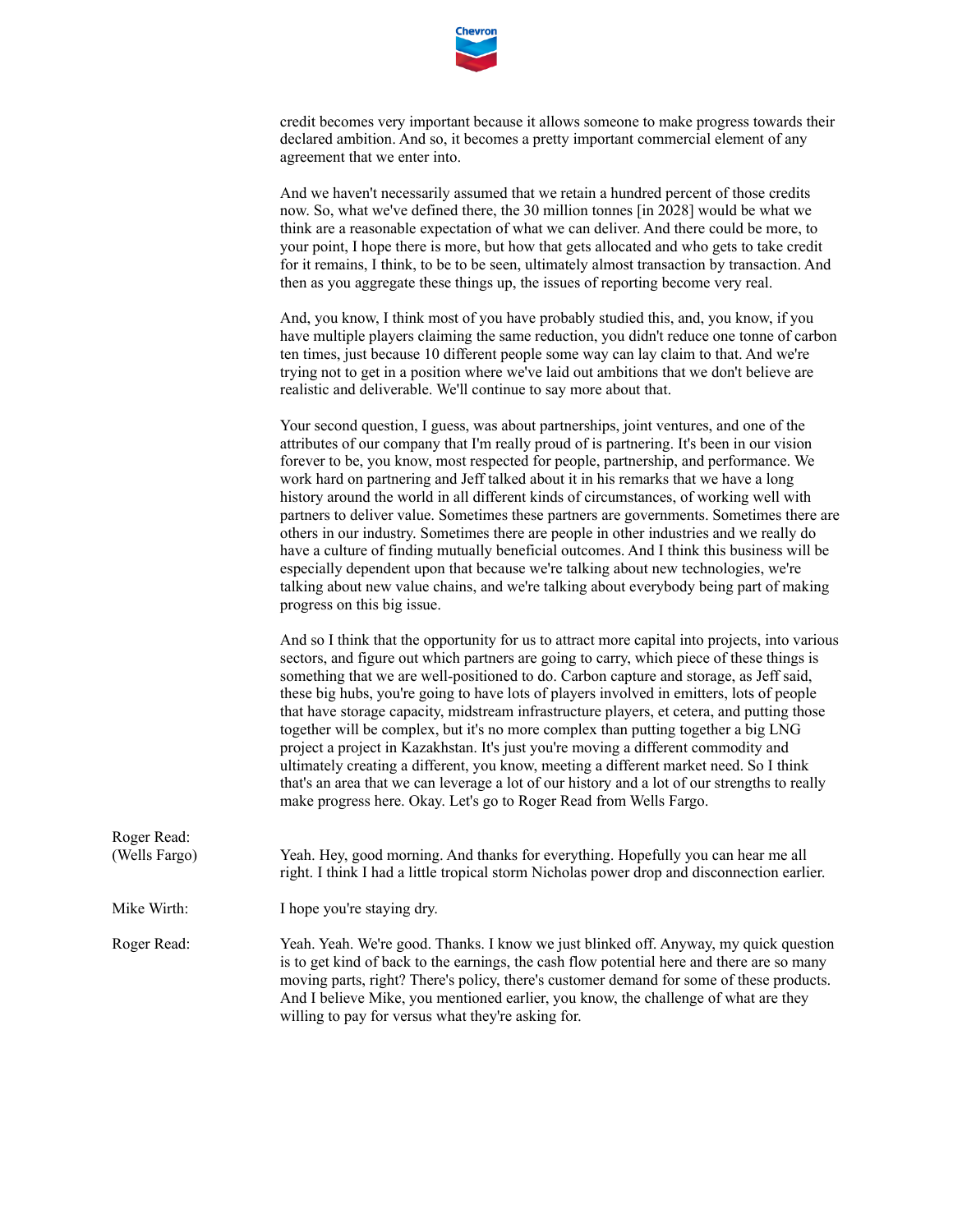

So as you step back, look over the next 5 to 10 years as this rolls out, do you feel that we're going to see this more policy driven, meaning, you know, in some regions, a carbon tax, you know, here in the U.S. for example, the 45Q for CCUS and all that tax credit, or do you think it's going to come from essentially the retail customer demanding that companies provide a lower carbon product? And therefore they're going to say to you, you know, whether it's food or clothing or whatever, we're willing to pay X amount more for, you know the energy we're buying from you in order to achieve that? I'm just curious how you see that, and maybe how that flows into the expectations for earnings and cash flow from these ventures.

Mike Wirth: Sure Roger. So look, government policy plays a role, no doubt that's widely accepted. And as Jeff said, where we see a policy in place, it accelerates investment. And that's the intent of the policy is to incentivize investment.

> But we're not just relying on policy support here. We intend to leverage our strengths, which our capabilities, our assets, our customer relationships, to be a leader in advancing a lower carbon future. And, you know, the pace is picking up, the direction is clear. And we want to be part of making it happen.

> You know, we're certainly focused to a significant degree on California, where there's a lot of policy support. It also happens to be our home. But other areas like the U.S. Gulf Coast, parts of Asia, where we've got leading businesses, big assets, deep relationships … we can help influence policy … we can help influence market development. And ultimately, these are the things that enable scale, they enable technology, they enable cost reduction, and ultimately customer acceptance.

> And I do think that customer acceptance is an issue we're going to have to continue to have a dialogue about. The business-to-business customer has kind of stepped up to the plate, I would say. And you see not only the pledges and aspirations, but we're seeing it in many of these relationships that we've been announcing where we're working with other business entities to try to put together these new value chains and create lower carbon energy systems that they can rely on for a bigger part of their energy needs.

> The question is, does that flow all the way through to the end consumer? Does that result in a higher price for various goods and services that consumers rely on? And, you know, I think that's an important conversation. It doesn't come for free. There are investments that need to be made and ultimately need to be paid out. And I don't think that it gets quite as much airtime as it really deserves.

And over time, if ultimately consumers won't pay for it, I think the business-to-business partners that we're working with are going to struggle to make it all work, which means we may struggle to make it all work. And so, over time, that's going to be an important issue, but look, there's real momentum here now.

There's real policy here. There's real technology here, and they're real businesses. I mean, we're selling renewable natural gas. We're selling renewable diesel fuel today. We're capturing carbon and storing it today. We are moving hydrogen out into the value chain here very shortly into the retail business. But we helped build the hydrogen highway in California, you know, a decade and a half ago, so we've been in that business as well. And we believe that commitment from all of us is what it's going to take to advance these forward.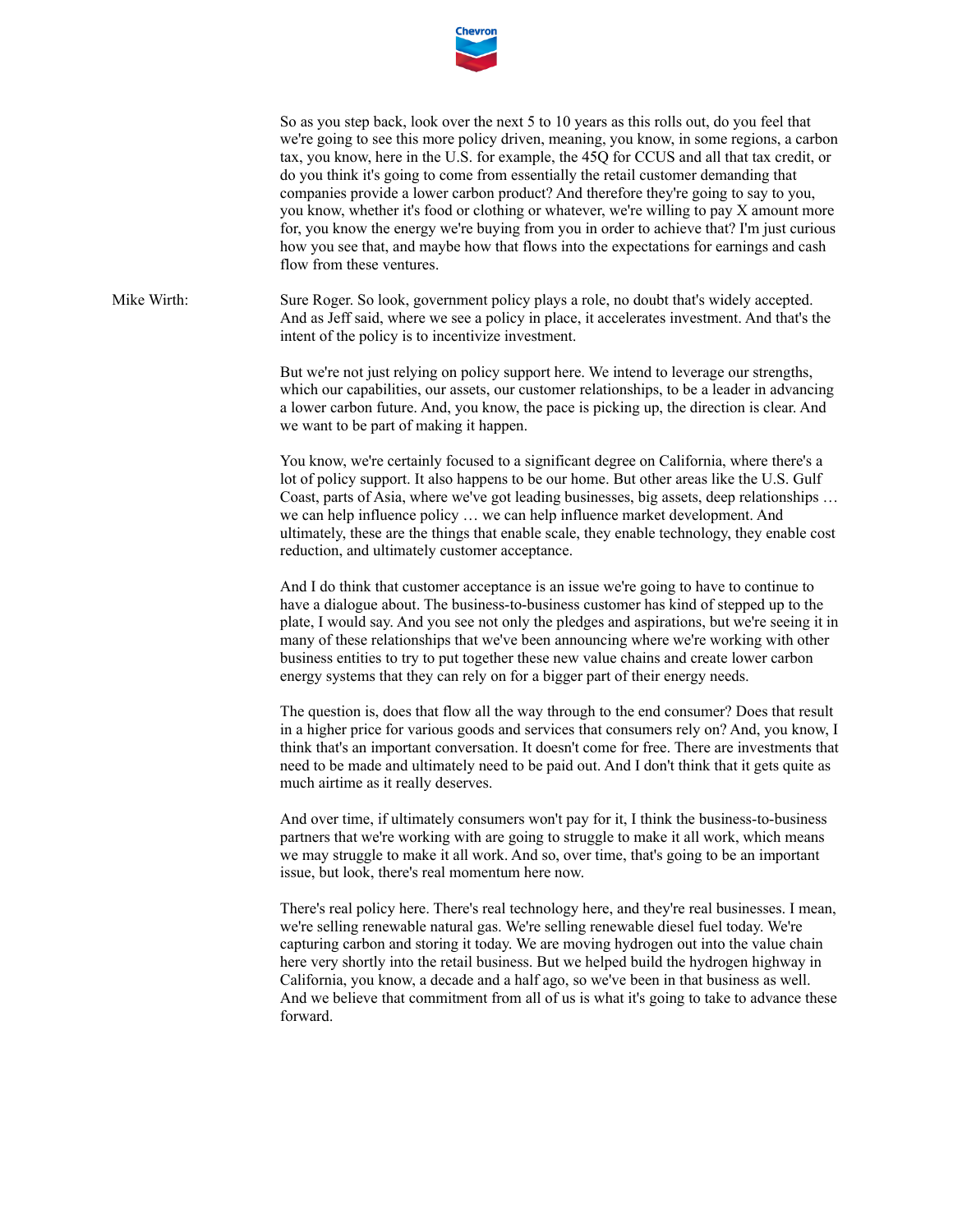

|                     | Okay, we've got a little bit of time left. I'm going to go to Jon Rigby, and I'll shorten up<br>my answers to see if we can get to a few more.                                                                                                                                                                                                                                                                                                                                                                                                                                                                                                                                                                                                                                                                                                                                                              |
|---------------------|-------------------------------------------------------------------------------------------------------------------------------------------------------------------------------------------------------------------------------------------------------------------------------------------------------------------------------------------------------------------------------------------------------------------------------------------------------------------------------------------------------------------------------------------------------------------------------------------------------------------------------------------------------------------------------------------------------------------------------------------------------------------------------------------------------------------------------------------------------------------------------------------------------------|
| Jon Rigby:<br>(UBS) | Thanks, Mike. Yeah, two questions. Can I just first talk about your E&P portfolio? I<br>was struck by the map that you provided that shows the energy intensity by various<br>regions or by projects. And it raises two questions in my mind. One is how much can you<br>bend the sort of emissions curve of your project portfolio by the projects that you choose,<br>and therefore, actually shape the portfolio? And how do you balance rates of return,<br>economics, and emissions in that profile? And then just as a side question on that,<br>Australia LNG shows up on a scope 1, scope 2 emissions intensity is actually quite high,<br>but if you were to look at your emissions on a scope 3 as well, it would end up being<br>quite attractive and quite competitive because clearly the end user's got emissions. So<br>how without a scope 3 target, do you think about that going forward? |
|                     | And then, sorry, I know you're short of time, but can I just ask one other question? Is this<br>update today, does this effectively rule out your participation in solar or wind, or would<br>you revisit that at some point or other if the opportunities arose or is that now a dead<br>duck?                                                                                                                                                                                                                                                                                                                                                                                                                                                                                                                                                                                                             |
| Mike Wirth:         | Okay, so let me try to get through those efficiently. It's interesting, Jon, now, as we<br>sanction projects, part of the discussion is the carbon intensity of the asset. And a few<br>years ago that wasn't necessarily part of the conversation. And when you make it part of<br>your FID criteria, guess what? Your project development teams find ways to reduce<br>carbon intensity. And as Bruce gave a number of examples, we actually see better<br>economic outcomes, because we're reducing the count of equipment. We're reducing the<br>footprint of some of our facilities. We're ensuring that we're using the resource even more<br>efficiently.                                                                                                                                                                                                                                            |
|                     | And so, as we seek lower carbon, we're actually finding that there are economic benefits<br>that often play into projects. And sometimes there are tradeoffs, and there's a point at<br>which, just like any other design parameter, you reach a point of diminishing returns, but<br>there's an active consideration of that in every one of our upstream investment decisions.                                                                                                                                                                                                                                                                                                                                                                                                                                                                                                                            |
|                     | On the question of Australia, you're right, those are remote facilities that generate a lot of<br>power because you've got a lot of compression required, and so that power generation<br>right now is natural gas, and so they have a higher carbon intensity than some of our<br>other facilities that don't have that same power demand.                                                                                                                                                                                                                                                                                                                                                                                                                                                                                                                                                                 |
|                     | Over time, we're going to look for ways to address that. And we may not have said it<br>specifically, but we're looking at renewables as part of the power equation in Australia<br>LNG, and seeing how that may change things. We sequester CO2 at Gorgon right now,<br>are there ways to leverage that with some of the combustion emissions, all of these things<br>are being reviewed and over time, I think you'll see us look for ways to address them.                                                                                                                                                                                                                                                                                                                                                                                                                                               |
|                     | And I'll just take the scope 3 question and say, when we update our climate report here in<br>the fourth quarter [2021] we will address scope 3, and I think you'll see you, you make a<br>really important point that a good way to look at things is scope 1, 2 and 3, because there<br>are tradeoffs among them at times and the real goal is to get them all down and find a<br>pathway to lower emissions in aggregate. And we'll say more about that when we release<br>the report.                                                                                                                                                                                                                                                                                                                                                                                                                   |